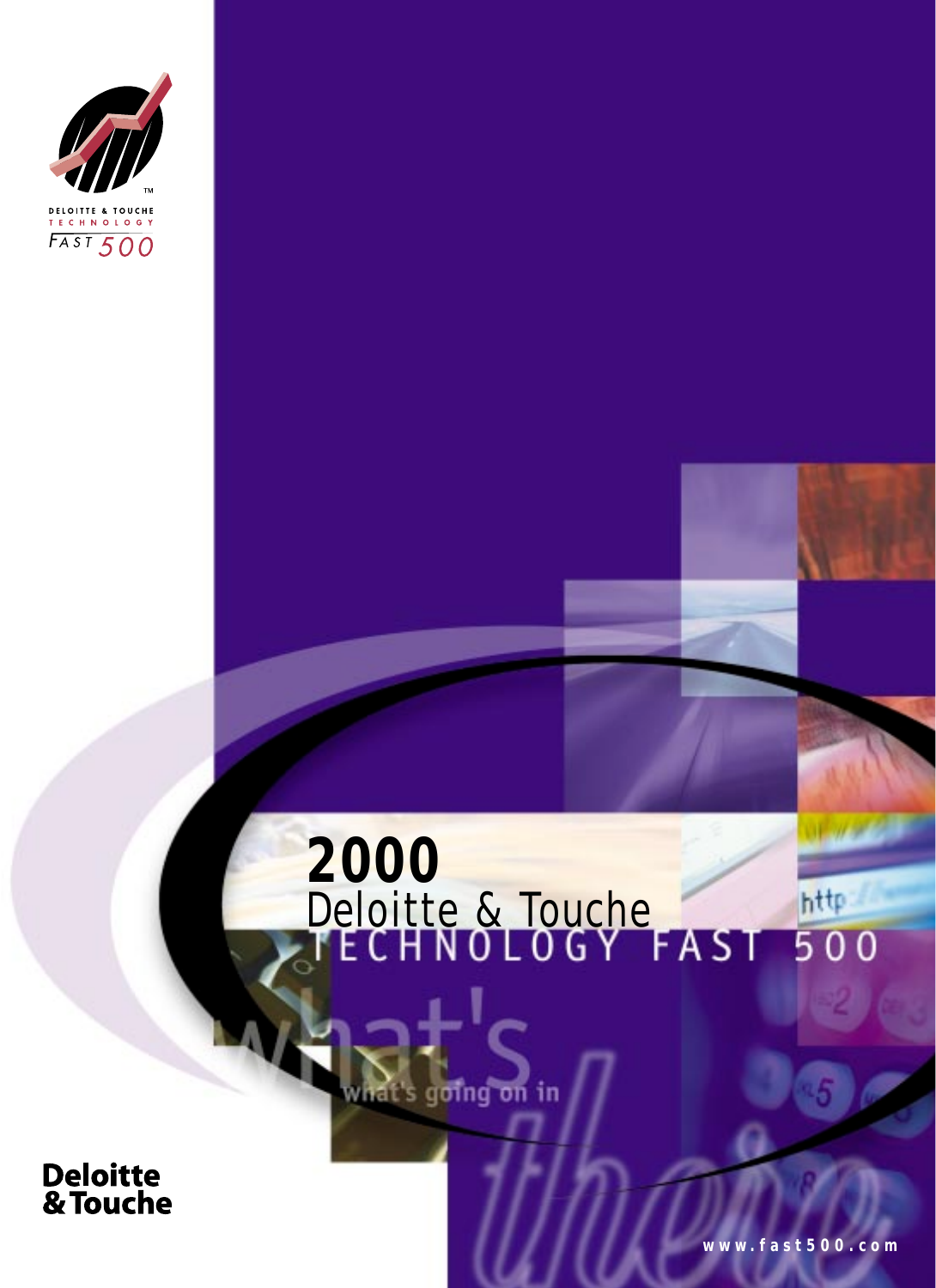### THE FAST 500 **CRITERIA**

The Fast 500 is compiled from three sources: Deloitte & Touche's 22 regional U.S. and Canadian Fast 50 programs, nominations submitted directly to the Fast 500, and public company database research. To be considered for the Deloitte & Touche Technology Fast 500, a company must meet these four basic criteria:

- 1. Be a technology company, defined as a company that develops proprietary technology that contributes to a significant portion of the company's operating revenues, manufactures a technology-related product, or devotes a high percentage of effort to research and development of technology.
- 2. Meet minimum operating revenue requirements:
	- 1995 operating revenues must be at least \$50,000 for U.S. companies and \$75,000 CD for Canadian companies
	- 1999 operating revenues must be at least \$1 million for both U.S. and Canadian companies
- 3. Be in business a minimum of five years.
- 4. Be headquartered in the U.S. or Canada.

2000 **TE & TOUCHE** OGWFAST 500



#### **500 Who Have Arrived**

They boldly innovate technologies and business strategies. Their advancements drive entire industries to the next level. They're the Deloitte & Touche Technology Fast 500.

 $FAST500$ 

The Deloitte & Touche Technology Fast 500 serves as a competitive benchmark for the industry's leaders by celebrating the fastest-growing technology companies in the U.S. and Canada.

> This year's Fast 500 averaged a five-year percentage revenue growth rate of 3,956%. The top five Fast 500 companies grew by more than 59,000%.

The big news for 2000 is that the Internet has come of age as far as the Fast 500 is concerned. The Internet sector, which barely existed five years ago,

**West 27% Southwest 4% Southeast 21% Northeast Midwest 25% 14%** *Fast 500 Companies by Region*

**Canada 9%**

now comprises 17% of the Fast 500 field, up from just 9% in 1999. Internet companies may dominate the Fast 500 in the coming years, but in 2000, as in years past, the software sector filled the largest share of Fast 500 slots, making up 46% of the list.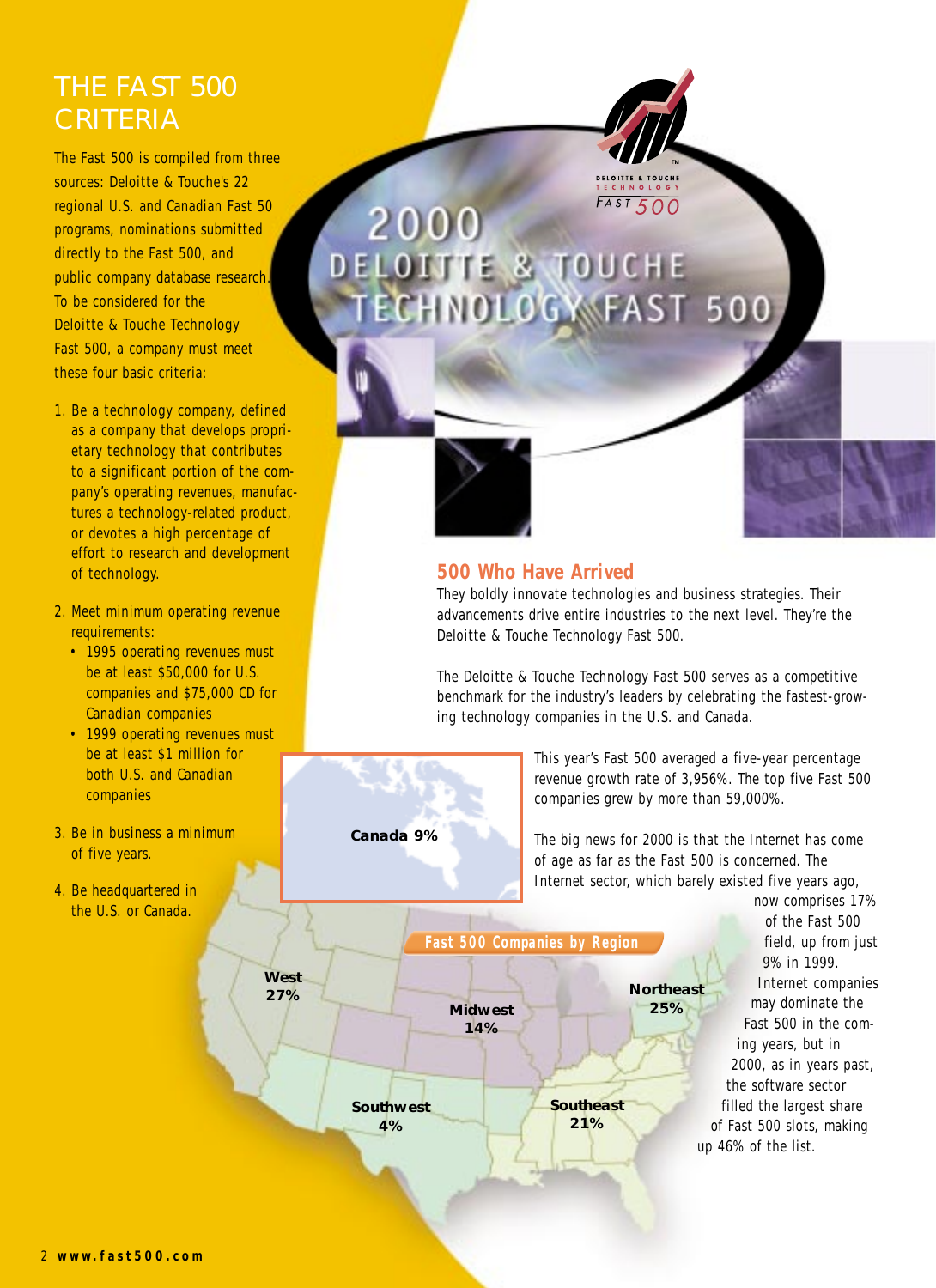

**Semiconductors, Components, Electronics 2%**



Taking the top honors in the 2000 Fast 500 rankings is Primus Telecommunications Group, a nimble company that parlayed its international telecommunications network into an Internet gold mine. Primus' revenues leaped from \$1 million in 1995 to over \$800 million in 1999, for an impressive 71,257% growth spurt.

#### **Fast 500 'Firsts'**

**The Internet Makes a Splash.** The hotly competitive Internet sector, made up of companies with unique technology or software developed specifically for use with the Internet, made its best showing yet on the Fast 500. The number of Internet companies on the Fast 500 nearly doubled from last year. The Internet's influence is obvious in the growth of other companies as well, including most of the top five Fast 500 companies.

**The West Cedes the Top Spots.** Proving that the pioneers of the New Economy are no longer confined to the West, the top five companies hail from Virginia, Kansas, New York and Atlanta. It's the first time in the Fast 500's six-year history that none of the top five (and only three of the top 10) are in the West. That doesn't mean the West is out of the running. In fact, 27% of the winners—the largest share are in the West. Coming in a close second is the Northeast with 25%. The two regions' positions were reversed last year.

**Canada Stakes a Claim.** Canada's technology community has a long history of innovation. It's not surprising, then, that the Canadians made the most of their Fast 500 debut this year by accounting for 9% of the winning companies. Two of the top 20—Pivotal Corp. and Stratos Global Corp.—are Canadian.

#### COMPANIES TO WATCH

#### **Staying Power**

Five companies have weathered shifting market trends and economic fluctuations to master a remarkable staying power. We salute these companies for being Fast 500 winners every year since the program's inception in 1995:

**America Online** – Dulles, VA

**iBaset** – Lake Forest, CA

**Intermedia Communications** – Tampa, FL

**MRV Communications** – Chatsworth, CA

**VERITAS Software Corporation** – Mountain View, CA

#### Fast Approaching the Fast 500: The Rising Stars

In technology, the pace of change gets faster every year. That's why we've added a category to recognize technology companies that are quickly making a name for themselves. They have met the same criteria as the Fast 500, except they have been in business a minimum of three years but, less than five years. We expect to see these Rising Stars on the Fast 500 very soon.

- **1. CopperMountain Networks, Inc.** Palo Alto, CA 3-Yr Growth: 53,323% CEO: Rick Gilbert
- **6. iBasis, Inc.** Burlington, MA 3-Yr Growth: 15,189% CEO: Ofer Gneezy

**7. Alteon WebSystems, Inc.** San Jose, CA 3-Yr Growth: 14,649% CEO: Dominic Orr

- **2. ITXC Corp.** Princeton, NJ 3-Yr Growth: 43,099% CEO: Tom Evslin
- **3. Extreme Networks, Inc.** Cupertino, CA 3-Yr Growth: 38,191% CEO: Gordon Stitt
- **4. LifeMinders, Inc.** Herndon, VA 3-Yr Growth: 20,785% CEO: Stephen R. Chapin, Jr.
- **5. Universal Access, Inc.** Chicago, IL 3-Yr Growth: 18,418% CEO: Patrick Shutt
- 3-Yr Growth: 12,051% CEO: Jeffrey S. Hussey **9. coolsavings.com inc.**

**8. F5 Networks Inc.** Seattle, WA

- Chicago, IL 3-Yr Growth: 11,642% CEO: Steven Golden
- **10. Tellium, Inc.** Oceanport, NJ 3-Yr Growth: 9,481% CEO: Harry Carr

This list was compiled from submitted nominations only.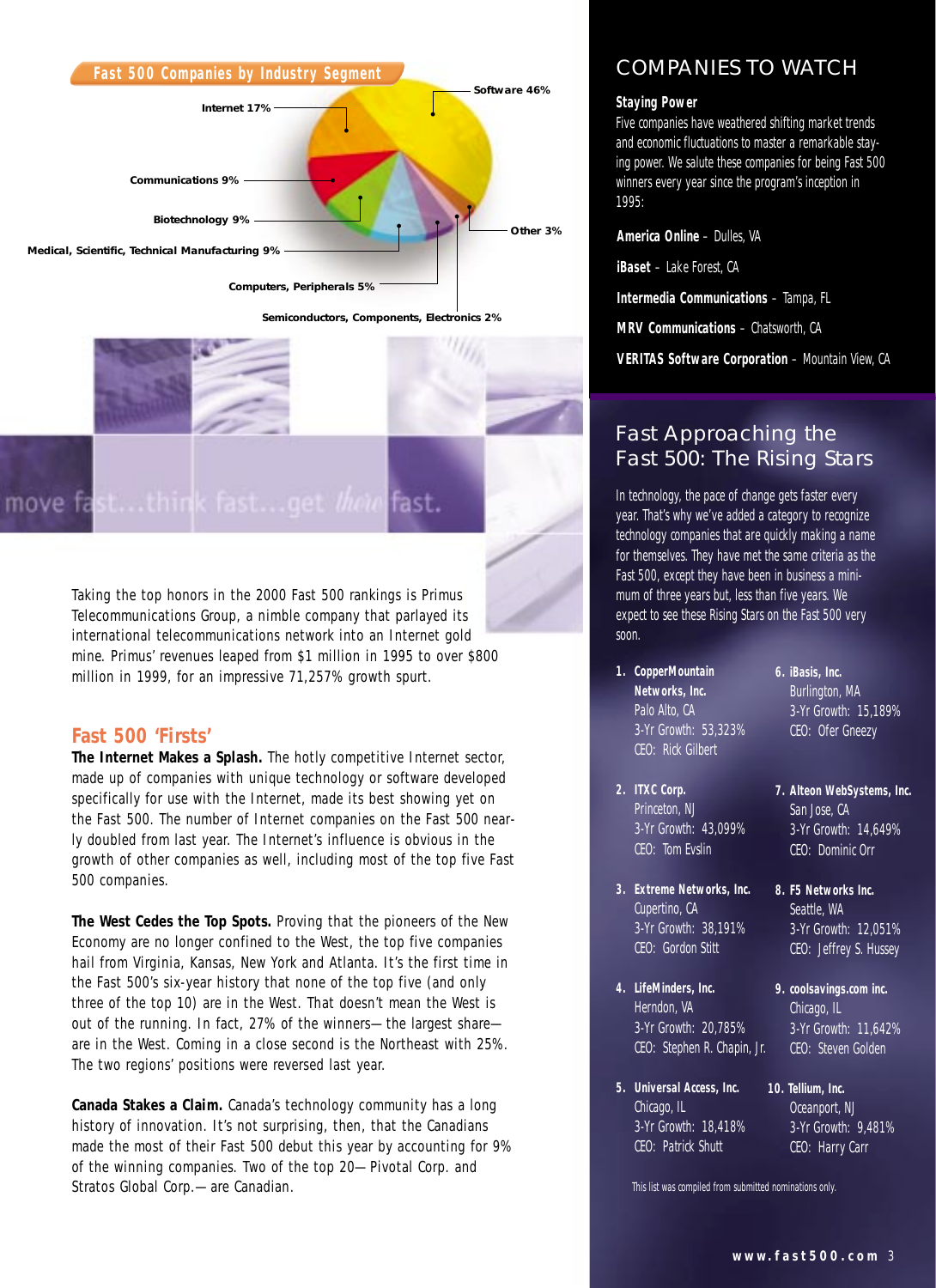**www.primustel.com Headquarters: McLean, VA Five-Year Revenue Growth: 71,257% Paul K. Singh, Chairman & Chief Executive Officer**



#### $pr_1$ imu PRIMUS TELECOMMUNICATIONS GROUP, INC.

How do you grow by more that 70,000% in five years? Primus Telecommunications (NASDAQ: PRTL) made that leap by anticipating opportunities and being ready before those opportunities came knocking. In 1995, Primus was reselling voice long-distance services. Eighteen months later, Primus had its own global telecommunications network in place to carry its customers' traffic.

"Next, our goal was to become a \$1 billion-plus company by 2002," recalled CEO Paul Singh. "We achieved that goal in 1999." Primus saw gold in the deregulating telecommunications markets and quickly established operating units in targeted regions throughout the world. With its operating units and network in place, Primus entered the ISP market.

Now comes the latest Primus goal: to become a \$10 billion Internet/data company. Last year the company introduced its iPrimus global initiative to build on its existing ISP business and network infrastructure. As part of that effort, Primus also offers Web hosting and application service provider (ASP) services, content distribution and streaming media, and ATM+IP-managed bandwidth via Primus's own network.

How will Primus pull this off? As it did five years ago, Primus' solid foundation should serve it well. "We've already invested a lot of money to build a solid infrastructure on a global basis," said Singh. "Now it's a matter of leveraging existing customers and existing distribution and sales channels."

www.euronetworldwide.com | Headquarters: Leawood, KS <mark>Five-Year Revenue Growth: 66,790% |</mark> Michael J. Brown, Chairman & Chief Executive Officer

#### **EURONET WORLDWIDE INC.**



Euronet Worldwide Inc. (NASDAQ: EEFT) may be headquartered in America's heartland, but, according to CEO Michael Brown, "Our heart and soul grew up in Europe." That's where Euronet's network of automated teller machines (ATMs) reside, and it's where Brown expects the company's new wireless banking technology to take off.

Euronet provides banks and retailers with an infrastructure for connectivity and financial transaction processing. Euronet's ATM network is the largest in Europe and more than half of its 450 employees are based there. Now Euronet is leveraging that strong presence overseas to conquer the wireless mobile commerce market. According to Brown, "With our new products, the service providers can connect to the banks and allow customers to use a mobile phone to conduct the same banking transactions that they conduct at an ATM." Europeans are ahead of the U.S. in adopting mobile phone technology. There are already 250 million GSM mobile phones outside the U.S. compared to about 84 million in the U.S.



To what does Brown attribute Euronet's skyrocketing revenue growth? "We're a leader in this industry which is growing tremendously year after year," he said, adding that the key to Euronet's ongoing success is its European roots. "Euronet was founded in Hungary. Understanding this market has given us the knowledge to grow our business in other markets in Europe and around the world."

# three

www.247media.com | Headquarters: New York, NY | Five-Year Revenue Growth: 59,118% | David Moore, Chief Executive Officer & Co-Founder



If the Web is becoming an advertising-driven medium, then 24/7 Media (NASDAQ: TFSM) is one of the engines behind that drive. 24/7's servers deliver everything from banner ads to advertiser-sponsored content to more than 4,000 Web sites globally. The company also boasts the world's largest permission-based e-mail database for delivering banner and e-mail ad campaigns.

Established in 1995, the company has acquired its way to a leadership role in Web-based interactive marketing. "In order to grow even faster than the Web was growing, we felt that we'd have to continue to do research and find the right acquisitions. To date we've done nearly 20 since forming the company," said CEO David Moore.

24/7 continues to keep pace with the Web, offering a broadband back office management product and services to help clients reach consumers who are connected to the emerging wireless Web. "We think the wireless device is one of the next important mediums of the 21st century," said Moore, who notes that 24/7 developed the first ad server for WAP-based cell phones.

Can 24/7 continue the growth spurt that took it from revenues of \$152 thousand in 1995 to \$90 million in 1999? According to Moore, "We're the only company positioned to deliver both e-mail and advertising across the Internet, via broadband and wireless, and we do it through one integrated platform."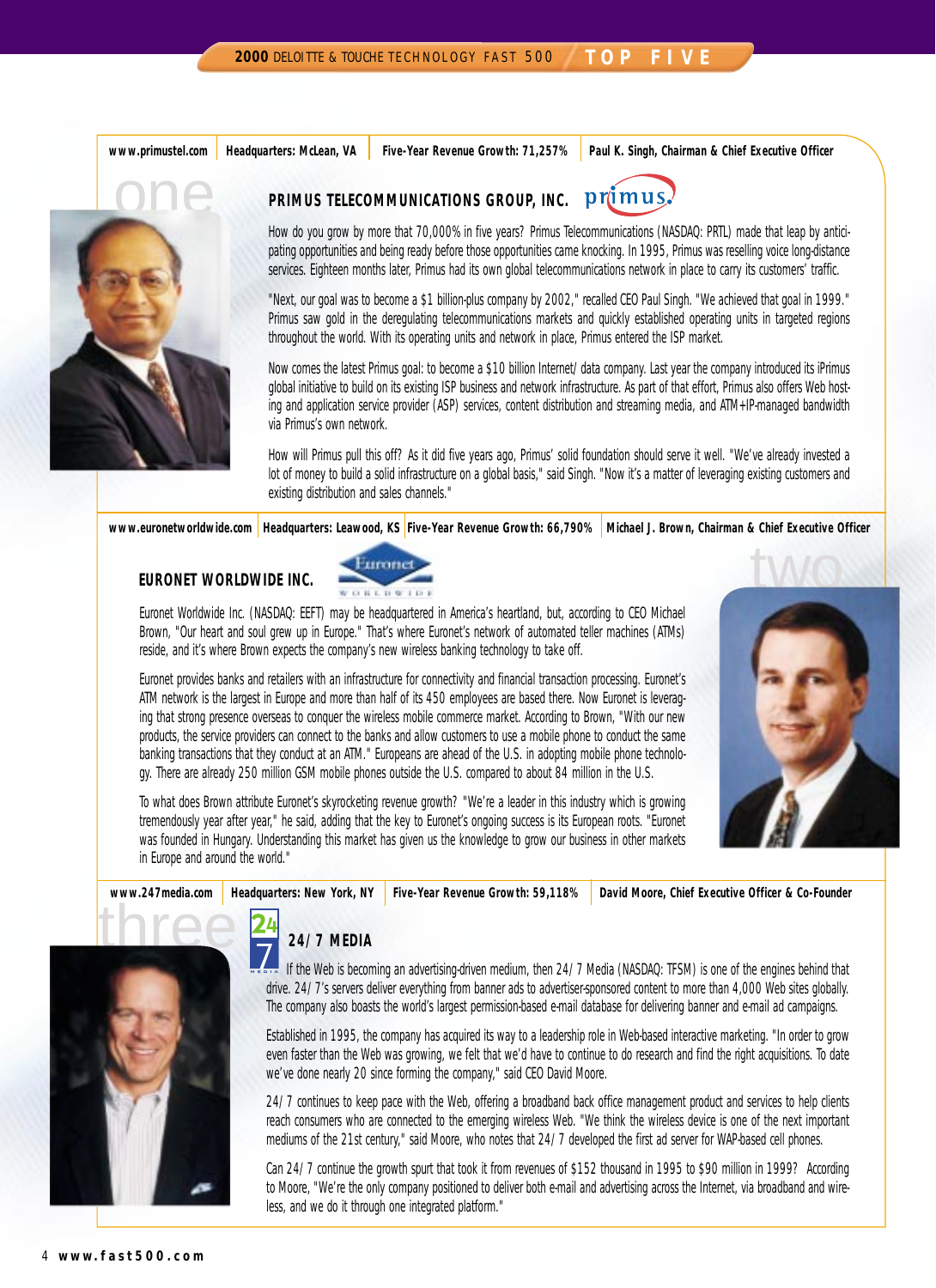**www.razorfish.com Headquarters: New York, NY Five-Year Revenue Growth: 54,445% Jeffrey Dachis, President & Chief Executive Officer**



#### RAZORFISH, INC. **FOUR FISH FILM**

Razorfish has made a long swim upstream since its days as a Web site design firm. After establishing Razorfish as one of Manhattan's most stylish and trend-setting Web design shops (with clients like Time-Warner's Pathfinder), founders Jeffrey Dachis and Craig Kanarick guided the firm into more complex waters.

Today Razorfish is a leading digital services company that provides integrated e-business solutions. Razorfish has managed to stand out in the crowded services field through strong organic growth and by making strategic acquisitions. These measures have enabled Razorfish to offer everything from branding strategies, to back-end systems integration, to broadband solutions, to applying its design acumen, to wireless Web site applications. In the process, Razorfish's client roster has grown to include The U.S. Navy, Microsoft, Charles Schwab and Real Networks.

Not surprisingly, Dachis credits his company's staying power to Razorfish's focus on harnessing digital technologies, as well as its versatility and skill in reading industry trends. "We attribute our expansive growth to our ability to adjust to industry demands," he said. He also credits another factor. Acknowledging that Razorfish has one of the lowest employee turnover rates in an industry known for its job-hopping, Dachis added, "Ultimately, our 2,000 employees are responsible for our success."

**www.iss.net Headquarters: Atlanta, GA Five-Year Revenue Growth: 45,226% Thomas Noonan, Chief Executive Officer**

#### **INTERNET SECURITY SYSTEMS**

6

**INTERNET SECURITY SYSTEMS** 

Internet Security Systems (NASDAQ: ISSX) CEO Tom Noonan has an unabashed admiration for his 1,000-plus employees. "The most important differentiating factor between ISS and its competitors is our people," he said. "There is passion, spirit and vision at the core of our product development. They're almost like artists in the way they develop and handle the products." Apparently ISS employees are equally loyal. In an industry with an average employee turnover rate of 20%, ISS's turnover is less than 2%.

ISS provides total information security management for networks, servers, applications and desktops. The company's technology identifies network security problems and recommends corrective actions. As far as ISS is concerned, the Internet and corporate networks are synonymous from a security standpoint. "Every computer on a network, whether in a government agency or a corporation, and every individual computer at home, is attached to the Internet. This is the reason security is such a big problem," explained Noonan.

ISS expects its revenues to remain strong by maintaining a strong leadership team and a clear vision for the future. In the words of Noonan, "Our long-term vision is to protect networks from a remote location. We want to be the ADT of the Internet."

**Technology Fast 500 CEO Summit.** Every year, top-tier executives from the fastest-growing technology companies, industry experts who've helped shape the New Economy and leading business theorists gather at the Fast 500 CEO Summit to listen and collaborate for two days. It's an action-packed 48 hours of speakers, thought-provoking panel discussion, and productive networking, interspersed with a healthy dose of fun. **All current and former Technology Fast 500 winners are invited to attend.** This year's CEO Summit will be held from May 30 to June 1, 2001 at the Four Seasons Resort Aviara, Carlsbad, California.

Visit www.fast500.com for additional program information or to complete an online nomination form for 2001. Also, visit us to learn about our Technology Fast 50 programs in other countries.

**DELOITTE & TOUCHE,** one of the nation's leading professional services firms, provides assurance and advisory, tax, and management consulting services through 30,000 people in more than 100 U.S. cities. The firm is dedicated to exceeding the expectations of its clients and its people. Known as an employer of choice, Deloitte & Touche has been recognized as one of the "100 Best Companies to Work for in America" by Fortune magazine. Deloitte & Touche is part of Deloitte Touche Tohmatsu, one of the world's leading professional services firms, with more than 90,000 people in over 130 countries. For more information on Deloitte & Touche, visit www.us.deloitte.com.

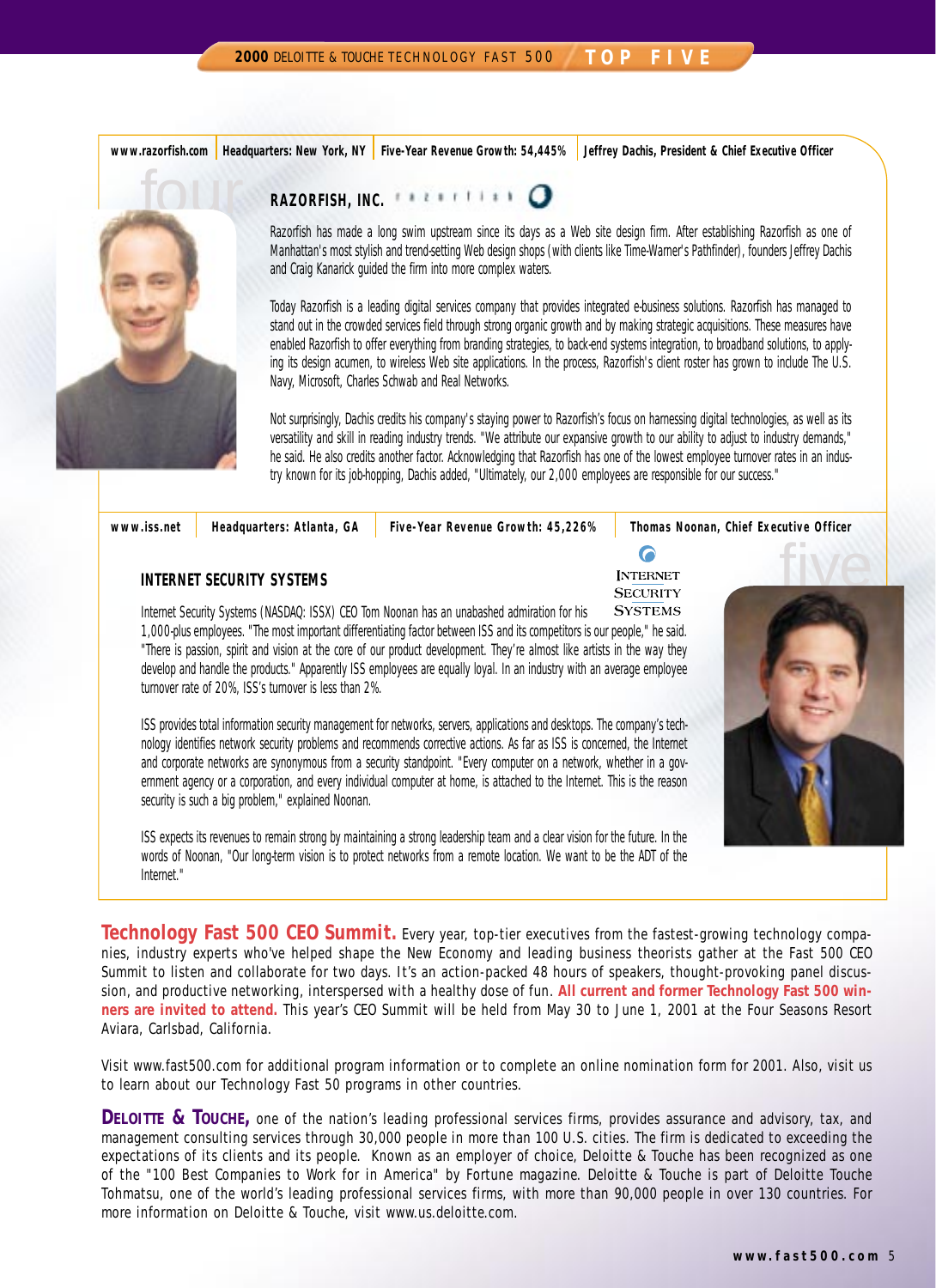| Paul K. Singh<br>71,257%<br>Primus Telecommunications Group, Inc.<br>communications<br>\$1,167<br>\$832,739<br>McLean<br>VA<br>1.<br>Euronet Worldwide Inc.<br>66,790%<br>Michael J. Brown<br>2.<br>software<br>41,472<br>Leawood<br>KS<br>62<br>90,011<br>New York<br>David Moore<br>3.<br>24/7 Media<br>Internet<br>152<br>59,118%<br><b>NY</b><br>New York<br>Jeffrey Dachis<br>Razorfish, Inc.<br>Internet<br>312<br>170,179<br>54,445%<br>NY<br>4.<br>Internet<br><b>Thomas Noonan</b><br>5.<br><b>Internet Security Systems</b><br>257<br>116,487<br>45,226%<br>Atlanta<br>GA<br>Internet<br>43,085%<br>Santa Clara<br><b>Timothy Koogle</b><br>Yahoo! Inc.<br>1,363<br>588,608<br>СA<br>6.<br>communications<br>Peter Chen<br>7.<br>PC-TEL, Inc.<br>191<br>76,293<br>39,844%<br><b>Milpitas</b><br>CA<br>Scott E. Stouffer<br>software<br>91,719<br>36,588%<br>8.<br>Visual Networks, Inc.<br>250<br>Rockville<br><b>MD</b><br>software<br>38,251<br>North Vancouver<br><b>Norm Francis</b><br>9.<br><b>Pivotal Corporation</b><br>110<br>34,548%<br>BC<br>374,505<br>31,584%<br>Santa Clara<br>Jen-Hsun Huang<br><b>NVIDIA Corporation</b><br>components<br>1,182<br>СA<br>10.<br>27,560%<br>F. Derek Woods<br>Stratos Global Corp.<br>communications<br>527<br>145,769<br>Toronto<br><b>ON</b><br>11.<br>Internet<br>23,908%<br>Christopher Torto<br>12.<br>Voyager.net, Inc.<br>202<br>48,497<br><b>East Lansing</b><br>MI<br>technical<br>22,250%<br>Michael Baker<br>ArthroCare Corporation<br>218<br>48,724<br>Sunnyvale<br>13.<br>СA<br><b>Stratton Sclavos</b><br>software<br>84,776<br>22,093%<br>VeriSign, Inc.<br>382<br><b>Mountain View</b><br>СA<br>14.<br>software<br>21,291%<br>Pehong Chen<br>BroadVision, Inc.<br>540<br>115,514<br><b>Redwood City</b><br>15.<br>СA<br>Internet<br>20,222%<br>New York<br><b>Rosalind Resnick</b><br>Net Creations, Inc.<br>102<br>20,658<br><b>NY</b><br>16.<br>Internet<br>17,506<br>19,793%<br>Calabasas<br>John C. Dorman<br>Digital Insight Corp.<br>88<br>CA<br>17.<br>Thomas C. Mrva<br>Internet<br>19,579%<br>Lighthouse Computer Services, Inc.<br>141<br>27,747<br>Lincoln<br>RI<br>18.<br>software<br>12,582<br>19,559%<br><b>Oakland</b><br><b>John Hewitt</b><br>Versata, Inc.<br>64<br>CA<br>19.<br>ComGlobal Systems, Inc.<br>communications<br>12,284<br>19,094%<br>James Dean<br>20.<br>64<br>San Diego<br>СA<br>software<br>17,949<br>17,497%<br>R. Richard Dool<br>21.<br>ESPS, Inc.<br>102<br>Fort Washington<br>PA<br>Ellen M. Hancock<br><b>Exodus Communications</b><br>Internet<br>17,097%<br>Santa Clara<br>22.<br>1,408<br>242,140<br>CА<br>Internet<br>74,036<br>16,803%<br>Gerald M. O'Connell<br>23.<br>Modem Media, Inc.<br>438<br><b>Norwalk</b><br>CT<br>computers<br>15,847<br>16,759%<br>Mike Kohlsdorf<br>24.<br>T/R Systems, Inc.<br>94<br><b>Norcross</b><br>GA<br>King of Prussia<br>Kenyon Hayward<br>25.<br>communications<br>103<br>17,000<br>16,405%<br>V-Span<br>PA<br>Internet<br>15,942%<br>New York<br>William J. Rouhana<br>26.<br>Winstar Communications, Inc.<br>2,778<br>445,637<br><b>NY</b><br>274<br>40,298<br>14,607%<br><b>Mark Lorimer</b><br>27.<br>autobytel.com Inc.<br>Internet<br><b>Irvine</b><br>CA<br>communications<br>14,315%<br>Palm Beach<br>Richard J. Sullivan<br>27.<br>Applied Digital Solutions, Inc.<br>2,336<br>336,741<br>FL<br>Ville St. Laurent<br>Mark Holleran<br>Wavesat Telecom Inc.<br>communications<br>92<br>12,878<br>13,837%<br>QC<br>28.<br>biotechnology<br>New Haven<br><b>Leonard Bell</b><br>29.<br>Alexion Pharmaceuticals, Inc.<br>136<br>18,754<br>13,690%<br>CT<br>George Anderson<br>30.<br>Enterprise Engineering, Inc.<br>software<br>93<br>12,266<br>13,119%<br>New York<br><b>NY</b><br>Alan M. Meckler<br>Internet<br>12,977%<br>Darien<br>31.<br>internet.com Corporation<br>123<br>16,085<br>CT<br>computers<br>Michael Battaglia<br>32.<br><b>SmartDisk Corporation</b><br>316<br>40,319<br>12,659%<br><b>Naples</b><br>FL.<br>software<br>Jonathan Harding<br>33.<br>Viador Inc.<br>10,151<br>12,589%<br><b>Mountain View</b><br>СA<br>80<br>Internet<br>CT<br>John A. Engel, III<br>34.<br>e-Media, LLC<br>54<br>6,630<br>12,262%<br>New Canaan<br>35.<br>MMC Networks, Inc.<br>computers<br>577<br>70,149<br>12,058%<br>Sunnyvale<br>СA<br>Douglas Spreng<br>software<br>117,282<br>11,593%<br>Santa Clara<br>Ronald S. Smith<br>Beyond.com Corporation<br>1,003<br>СA<br>36.<br>William O'Reilly<br>Eltrax Systems, Inc.<br>other<br>1,120<br>129,312<br>11,446%<br>37.<br>Atlanta<br>GA<br>Internet<br>342,288<br>11,204%<br><b>Garry Betty</b><br>38.<br>Earthlink Network, Inc.<br>3,028<br>Pasadena<br>СA<br>Jeremy Davis<br><b>InterWorld Corporation</b><br>Internet<br>40,547<br>11,194%<br>New York<br>38.<br>359<br>NΥ<br>9,645<br>Internet<br>10,898%<br>New York<br><b>Richard Forman</b><br>40.<br>Register.com, Inc.<br>88<br>NΥ<br>technical<br>Chadwick Smith<br>Henley Healthcare, Inc.<br>57,350<br>10,782%<br>527<br>Sugar Land<br>TX<br>41.<br>technical<br>16,812<br>10,746%<br><b>Richard Thompson</b><br>Aradigm Corp.<br>155<br>Hayward<br>СA<br>42.<br>62,379<br><b>Gaurav Dhillon</b><br>Informatica Corporation<br>software<br>10,491%<br>Palo Alto<br>589<br>СA<br>43.<br>10,893<br>software<br>10,316%<br>Fairfax<br>VA<br>John S. Cramp<br>Cardsystems Solutions, Inc.<br>105<br>44.<br>Internet<br>Robert A. Bowman<br>188,605<br>10,084%<br>Kent<br>СT<br>Outpost.com<br>1,852<br>45.<br>Global TeleSystems Group, Inc.<br>communications<br>852,200<br>10,031%<br>VA<br>H. Brian Thompson<br>8,412<br>Arlington<br>46.<br><b>Rick Adam</b><br>New Era of Networks<br>software<br>126,224<br>9,831%<br>${\rm CO}$<br>1,271<br>Englewood<br>47.<br><b>Ronald Simkins</b><br>technical<br>10,160<br>9,768%<br>Sarasota<br>Lexjet Corporation<br>103<br>FL.<br>48.<br>software<br>790,920<br>Thomas M. Siebel<br>Siebel Systems, Inc.<br>9,740%<br>San Mateo<br>СA<br>49.<br>8,038 | <b>Company Name</b> | <b>Description</b> | 95 Revenues<br>(thousands) | 99 Revenues<br>(thousands) | 5-year<br>% Growth | City | State | <b>CEO</b> |
|---------------------------------------------------------------------------------------------------------------------------------------------------------------------------------------------------------------------------------------------------------------------------------------------------------------------------------------------------------------------------------------------------------------------------------------------------------------------------------------------------------------------------------------------------------------------------------------------------------------------------------------------------------------------------------------------------------------------------------------------------------------------------------------------------------------------------------------------------------------------------------------------------------------------------------------------------------------------------------------------------------------------------------------------------------------------------------------------------------------------------------------------------------------------------------------------------------------------------------------------------------------------------------------------------------------------------------------------------------------------------------------------------------------------------------------------------------------------------------------------------------------------------------------------------------------------------------------------------------------------------------------------------------------------------------------------------------------------------------------------------------------------------------------------------------------------------------------------------------------------------------------------------------------------------------------------------------------------------------------------------------------------------------------------------------------------------------------------------------------------------------------------------------------------------------------------------------------------------------------------------------------------------------------------------------------------------------------------------------------------------------------------------------------------------------------------------------------------------------------------------------------------------------------------------------------------------------------------------------------------------------------------------------------------------------------------------------------------------------------------------------------------------------------------------------------------------------------------------------------------------------------------------------------------------------------------------------------------------------------------------------------------------------------------------------------------------------------------------------------------------------------------------------------------------------------------------------------------------------------------------------------------------------------------------------------------------------------------------------------------------------------------------------------------------------------------------------------------------------------------------------------------------------------------------------------------------------------------------------------------------------------------------------------------------------------------------------------------------------------------------------------------------------------------------------------------------------------------------------------------------------------------------------------------------------------------------------------------------------------------------------------------------------------------------------------------------------------------------------------------------------------------------------------------------------------------------------------------------------------------------------------------------------------------------------------------------------------------------------------------------------------------------------------------------------------------------------------------------------------------------------------------------------------------------------------------------------------------------------------------------------------------------------------------------------------------------------------------------------------------------------------------------------------------------------------------------------------------------------------------------------------------------------------------------------------------------------------------------------------------------------------------------------------------------------------------------------------------------------------------------------------------------------------------------------------------------------------------------------------------------------------------------------------------------------------------------------------------------------------------------------------------------------------------------------------------------------------------------------------------------------------------------------------------------------------------------------------------------------------------------------------------------------------------------------------------------------------------------------------------------------------------------------------------------------------------------------------------------------------------------------------------------------------------------------------------------------------------------------------|---------------------|--------------------|----------------------------|----------------------------|--------------------|------|-------|------------|
|                                                                                                                                                                                                                                                                                                                                                                                                                                                                                                                                                                                                                                                                                                                                                                                                                                                                                                                                                                                                                                                                                                                                                                                                                                                                                                                                                                                                                                                                                                                                                                                                                                                                                                                                                                                                                                                                                                                                                                                                                                                                                                                                                                                                                                                                                                                                                                                                                                                                                                                                                                                                                                                                                                                                                                                                                                                                                                                                                                                                                                                                                                                                                                                                                                                                                                                                                                                                                                                                                                                                                                                                                                                                                                                                                                                                                                                                                                                                                                                                                                                                                                                                                                                                                                                                                                                                                                                                                                                                                                                                                                                                                                                                                                                                                                                                                                                                                                                                                                                                                                                                                                                                                                                                                                                                                                                                                                                                                                                                                                                                                                                                                                                                                                                                                                                                                                                                                                                                                                                       |                     |                    |                            |                            |                    |      |       |            |
|                                                                                                                                                                                                                                                                                                                                                                                                                                                                                                                                                                                                                                                                                                                                                                                                                                                                                                                                                                                                                                                                                                                                                                                                                                                                                                                                                                                                                                                                                                                                                                                                                                                                                                                                                                                                                                                                                                                                                                                                                                                                                                                                                                                                                                                                                                                                                                                                                                                                                                                                                                                                                                                                                                                                                                                                                                                                                                                                                                                                                                                                                                                                                                                                                                                                                                                                                                                                                                                                                                                                                                                                                                                                                                                                                                                                                                                                                                                                                                                                                                                                                                                                                                                                                                                                                                                                                                                                                                                                                                                                                                                                                                                                                                                                                                                                                                                                                                                                                                                                                                                                                                                                                                                                                                                                                                                                                                                                                                                                                                                                                                                                                                                                                                                                                                                                                                                                                                                                                                                       |                     |                    |                            |                            |                    |      |       |            |
|                                                                                                                                                                                                                                                                                                                                                                                                                                                                                                                                                                                                                                                                                                                                                                                                                                                                                                                                                                                                                                                                                                                                                                                                                                                                                                                                                                                                                                                                                                                                                                                                                                                                                                                                                                                                                                                                                                                                                                                                                                                                                                                                                                                                                                                                                                                                                                                                                                                                                                                                                                                                                                                                                                                                                                                                                                                                                                                                                                                                                                                                                                                                                                                                                                                                                                                                                                                                                                                                                                                                                                                                                                                                                                                                                                                                                                                                                                                                                                                                                                                                                                                                                                                                                                                                                                                                                                                                                                                                                                                                                                                                                                                                                                                                                                                                                                                                                                                                                                                                                                                                                                                                                                                                                                                                                                                                                                                                                                                                                                                                                                                                                                                                                                                                                                                                                                                                                                                                                                                       |                     |                    |                            |                            |                    |      |       |            |
|                                                                                                                                                                                                                                                                                                                                                                                                                                                                                                                                                                                                                                                                                                                                                                                                                                                                                                                                                                                                                                                                                                                                                                                                                                                                                                                                                                                                                                                                                                                                                                                                                                                                                                                                                                                                                                                                                                                                                                                                                                                                                                                                                                                                                                                                                                                                                                                                                                                                                                                                                                                                                                                                                                                                                                                                                                                                                                                                                                                                                                                                                                                                                                                                                                                                                                                                                                                                                                                                                                                                                                                                                                                                                                                                                                                                                                                                                                                                                                                                                                                                                                                                                                                                                                                                                                                                                                                                                                                                                                                                                                                                                                                                                                                                                                                                                                                                                                                                                                                                                                                                                                                                                                                                                                                                                                                                                                                                                                                                                                                                                                                                                                                                                                                                                                                                                                                                                                                                                                                       |                     |                    |                            |                            |                    |      |       |            |
|                                                                                                                                                                                                                                                                                                                                                                                                                                                                                                                                                                                                                                                                                                                                                                                                                                                                                                                                                                                                                                                                                                                                                                                                                                                                                                                                                                                                                                                                                                                                                                                                                                                                                                                                                                                                                                                                                                                                                                                                                                                                                                                                                                                                                                                                                                                                                                                                                                                                                                                                                                                                                                                                                                                                                                                                                                                                                                                                                                                                                                                                                                                                                                                                                                                                                                                                                                                                                                                                                                                                                                                                                                                                                                                                                                                                                                                                                                                                                                                                                                                                                                                                                                                                                                                                                                                                                                                                                                                                                                                                                                                                                                                                                                                                                                                                                                                                                                                                                                                                                                                                                                                                                                                                                                                                                                                                                                                                                                                                                                                                                                                                                                                                                                                                                                                                                                                                                                                                                                                       |                     |                    |                            |                            |                    |      |       |            |
|                                                                                                                                                                                                                                                                                                                                                                                                                                                                                                                                                                                                                                                                                                                                                                                                                                                                                                                                                                                                                                                                                                                                                                                                                                                                                                                                                                                                                                                                                                                                                                                                                                                                                                                                                                                                                                                                                                                                                                                                                                                                                                                                                                                                                                                                                                                                                                                                                                                                                                                                                                                                                                                                                                                                                                                                                                                                                                                                                                                                                                                                                                                                                                                                                                                                                                                                                                                                                                                                                                                                                                                                                                                                                                                                                                                                                                                                                                                                                                                                                                                                                                                                                                                                                                                                                                                                                                                                                                                                                                                                                                                                                                                                                                                                                                                                                                                                                                                                                                                                                                                                                                                                                                                                                                                                                                                                                                                                                                                                                                                                                                                                                                                                                                                                                                                                                                                                                                                                                                                       |                     |                    |                            |                            |                    |      |       |            |
|                                                                                                                                                                                                                                                                                                                                                                                                                                                                                                                                                                                                                                                                                                                                                                                                                                                                                                                                                                                                                                                                                                                                                                                                                                                                                                                                                                                                                                                                                                                                                                                                                                                                                                                                                                                                                                                                                                                                                                                                                                                                                                                                                                                                                                                                                                                                                                                                                                                                                                                                                                                                                                                                                                                                                                                                                                                                                                                                                                                                                                                                                                                                                                                                                                                                                                                                                                                                                                                                                                                                                                                                                                                                                                                                                                                                                                                                                                                                                                                                                                                                                                                                                                                                                                                                                                                                                                                                                                                                                                                                                                                                                                                                                                                                                                                                                                                                                                                                                                                                                                                                                                                                                                                                                                                                                                                                                                                                                                                                                                                                                                                                                                                                                                                                                                                                                                                                                                                                                                                       |                     |                    |                            |                            |                    |      |       |            |
|                                                                                                                                                                                                                                                                                                                                                                                                                                                                                                                                                                                                                                                                                                                                                                                                                                                                                                                                                                                                                                                                                                                                                                                                                                                                                                                                                                                                                                                                                                                                                                                                                                                                                                                                                                                                                                                                                                                                                                                                                                                                                                                                                                                                                                                                                                                                                                                                                                                                                                                                                                                                                                                                                                                                                                                                                                                                                                                                                                                                                                                                                                                                                                                                                                                                                                                                                                                                                                                                                                                                                                                                                                                                                                                                                                                                                                                                                                                                                                                                                                                                                                                                                                                                                                                                                                                                                                                                                                                                                                                                                                                                                                                                                                                                                                                                                                                                                                                                                                                                                                                                                                                                                                                                                                                                                                                                                                                                                                                                                                                                                                                                                                                                                                                                                                                                                                                                                                                                                                                       |                     |                    |                            |                            |                    |      |       |            |
|                                                                                                                                                                                                                                                                                                                                                                                                                                                                                                                                                                                                                                                                                                                                                                                                                                                                                                                                                                                                                                                                                                                                                                                                                                                                                                                                                                                                                                                                                                                                                                                                                                                                                                                                                                                                                                                                                                                                                                                                                                                                                                                                                                                                                                                                                                                                                                                                                                                                                                                                                                                                                                                                                                                                                                                                                                                                                                                                                                                                                                                                                                                                                                                                                                                                                                                                                                                                                                                                                                                                                                                                                                                                                                                                                                                                                                                                                                                                                                                                                                                                                                                                                                                                                                                                                                                                                                                                                                                                                                                                                                                                                                                                                                                                                                                                                                                                                                                                                                                                                                                                                                                                                                                                                                                                                                                                                                                                                                                                                                                                                                                                                                                                                                                                                                                                                                                                                                                                                                                       |                     |                    |                            |                            |                    |      |       |            |
|                                                                                                                                                                                                                                                                                                                                                                                                                                                                                                                                                                                                                                                                                                                                                                                                                                                                                                                                                                                                                                                                                                                                                                                                                                                                                                                                                                                                                                                                                                                                                                                                                                                                                                                                                                                                                                                                                                                                                                                                                                                                                                                                                                                                                                                                                                                                                                                                                                                                                                                                                                                                                                                                                                                                                                                                                                                                                                                                                                                                                                                                                                                                                                                                                                                                                                                                                                                                                                                                                                                                                                                                                                                                                                                                                                                                                                                                                                                                                                                                                                                                                                                                                                                                                                                                                                                                                                                                                                                                                                                                                                                                                                                                                                                                                                                                                                                                                                                                                                                                                                                                                                                                                                                                                                                                                                                                                                                                                                                                                                                                                                                                                                                                                                                                                                                                                                                                                                                                                                                       |                     |                    |                            |                            |                    |      |       |            |
|                                                                                                                                                                                                                                                                                                                                                                                                                                                                                                                                                                                                                                                                                                                                                                                                                                                                                                                                                                                                                                                                                                                                                                                                                                                                                                                                                                                                                                                                                                                                                                                                                                                                                                                                                                                                                                                                                                                                                                                                                                                                                                                                                                                                                                                                                                                                                                                                                                                                                                                                                                                                                                                                                                                                                                                                                                                                                                                                                                                                                                                                                                                                                                                                                                                                                                                                                                                                                                                                                                                                                                                                                                                                                                                                                                                                                                                                                                                                                                                                                                                                                                                                                                                                                                                                                                                                                                                                                                                                                                                                                                                                                                                                                                                                                                                                                                                                                                                                                                                                                                                                                                                                                                                                                                                                                                                                                                                                                                                                                                                                                                                                                                                                                                                                                                                                                                                                                                                                                                                       |                     |                    |                            |                            |                    |      |       |            |
|                                                                                                                                                                                                                                                                                                                                                                                                                                                                                                                                                                                                                                                                                                                                                                                                                                                                                                                                                                                                                                                                                                                                                                                                                                                                                                                                                                                                                                                                                                                                                                                                                                                                                                                                                                                                                                                                                                                                                                                                                                                                                                                                                                                                                                                                                                                                                                                                                                                                                                                                                                                                                                                                                                                                                                                                                                                                                                                                                                                                                                                                                                                                                                                                                                                                                                                                                                                                                                                                                                                                                                                                                                                                                                                                                                                                                                                                                                                                                                                                                                                                                                                                                                                                                                                                                                                                                                                                                                                                                                                                                                                                                                                                                                                                                                                                                                                                                                                                                                                                                                                                                                                                                                                                                                                                                                                                                                                                                                                                                                                                                                                                                                                                                                                                                                                                                                                                                                                                                                                       |                     |                    |                            |                            |                    |      |       |            |
|                                                                                                                                                                                                                                                                                                                                                                                                                                                                                                                                                                                                                                                                                                                                                                                                                                                                                                                                                                                                                                                                                                                                                                                                                                                                                                                                                                                                                                                                                                                                                                                                                                                                                                                                                                                                                                                                                                                                                                                                                                                                                                                                                                                                                                                                                                                                                                                                                                                                                                                                                                                                                                                                                                                                                                                                                                                                                                                                                                                                                                                                                                                                                                                                                                                                                                                                                                                                                                                                                                                                                                                                                                                                                                                                                                                                                                                                                                                                                                                                                                                                                                                                                                                                                                                                                                                                                                                                                                                                                                                                                                                                                                                                                                                                                                                                                                                                                                                                                                                                                                                                                                                                                                                                                                                                                                                                                                                                                                                                                                                                                                                                                                                                                                                                                                                                                                                                                                                                                                                       |                     |                    |                            |                            |                    |      |       |            |
|                                                                                                                                                                                                                                                                                                                                                                                                                                                                                                                                                                                                                                                                                                                                                                                                                                                                                                                                                                                                                                                                                                                                                                                                                                                                                                                                                                                                                                                                                                                                                                                                                                                                                                                                                                                                                                                                                                                                                                                                                                                                                                                                                                                                                                                                                                                                                                                                                                                                                                                                                                                                                                                                                                                                                                                                                                                                                                                                                                                                                                                                                                                                                                                                                                                                                                                                                                                                                                                                                                                                                                                                                                                                                                                                                                                                                                                                                                                                                                                                                                                                                                                                                                                                                                                                                                                                                                                                                                                                                                                                                                                                                                                                                                                                                                                                                                                                                                                                                                                                                                                                                                                                                                                                                                                                                                                                                                                                                                                                                                                                                                                                                                                                                                                                                                                                                                                                                                                                                                                       |                     |                    |                            |                            |                    |      |       |            |
|                                                                                                                                                                                                                                                                                                                                                                                                                                                                                                                                                                                                                                                                                                                                                                                                                                                                                                                                                                                                                                                                                                                                                                                                                                                                                                                                                                                                                                                                                                                                                                                                                                                                                                                                                                                                                                                                                                                                                                                                                                                                                                                                                                                                                                                                                                                                                                                                                                                                                                                                                                                                                                                                                                                                                                                                                                                                                                                                                                                                                                                                                                                                                                                                                                                                                                                                                                                                                                                                                                                                                                                                                                                                                                                                                                                                                                                                                                                                                                                                                                                                                                                                                                                                                                                                                                                                                                                                                                                                                                                                                                                                                                                                                                                                                                                                                                                                                                                                                                                                                                                                                                                                                                                                                                                                                                                                                                                                                                                                                                                                                                                                                                                                                                                                                                                                                                                                                                                                                                                       |                     |                    |                            |                            |                    |      |       |            |
|                                                                                                                                                                                                                                                                                                                                                                                                                                                                                                                                                                                                                                                                                                                                                                                                                                                                                                                                                                                                                                                                                                                                                                                                                                                                                                                                                                                                                                                                                                                                                                                                                                                                                                                                                                                                                                                                                                                                                                                                                                                                                                                                                                                                                                                                                                                                                                                                                                                                                                                                                                                                                                                                                                                                                                                                                                                                                                                                                                                                                                                                                                                                                                                                                                                                                                                                                                                                                                                                                                                                                                                                                                                                                                                                                                                                                                                                                                                                                                                                                                                                                                                                                                                                                                                                                                                                                                                                                                                                                                                                                                                                                                                                                                                                                                                                                                                                                                                                                                                                                                                                                                                                                                                                                                                                                                                                                                                                                                                                                                                                                                                                                                                                                                                                                                                                                                                                                                                                                                                       |                     |                    |                            |                            |                    |      |       |            |
|                                                                                                                                                                                                                                                                                                                                                                                                                                                                                                                                                                                                                                                                                                                                                                                                                                                                                                                                                                                                                                                                                                                                                                                                                                                                                                                                                                                                                                                                                                                                                                                                                                                                                                                                                                                                                                                                                                                                                                                                                                                                                                                                                                                                                                                                                                                                                                                                                                                                                                                                                                                                                                                                                                                                                                                                                                                                                                                                                                                                                                                                                                                                                                                                                                                                                                                                                                                                                                                                                                                                                                                                                                                                                                                                                                                                                                                                                                                                                                                                                                                                                                                                                                                                                                                                                                                                                                                                                                                                                                                                                                                                                                                                                                                                                                                                                                                                                                                                                                                                                                                                                                                                                                                                                                                                                                                                                                                                                                                                                                                                                                                                                                                                                                                                                                                                                                                                                                                                                                                       |                     |                    |                            |                            |                    |      |       |            |
|                                                                                                                                                                                                                                                                                                                                                                                                                                                                                                                                                                                                                                                                                                                                                                                                                                                                                                                                                                                                                                                                                                                                                                                                                                                                                                                                                                                                                                                                                                                                                                                                                                                                                                                                                                                                                                                                                                                                                                                                                                                                                                                                                                                                                                                                                                                                                                                                                                                                                                                                                                                                                                                                                                                                                                                                                                                                                                                                                                                                                                                                                                                                                                                                                                                                                                                                                                                                                                                                                                                                                                                                                                                                                                                                                                                                                                                                                                                                                                                                                                                                                                                                                                                                                                                                                                                                                                                                                                                                                                                                                                                                                                                                                                                                                                                                                                                                                                                                                                                                                                                                                                                                                                                                                                                                                                                                                                                                                                                                                                                                                                                                                                                                                                                                                                                                                                                                                                                                                                                       |                     |                    |                            |                            |                    |      |       |            |
|                                                                                                                                                                                                                                                                                                                                                                                                                                                                                                                                                                                                                                                                                                                                                                                                                                                                                                                                                                                                                                                                                                                                                                                                                                                                                                                                                                                                                                                                                                                                                                                                                                                                                                                                                                                                                                                                                                                                                                                                                                                                                                                                                                                                                                                                                                                                                                                                                                                                                                                                                                                                                                                                                                                                                                                                                                                                                                                                                                                                                                                                                                                                                                                                                                                                                                                                                                                                                                                                                                                                                                                                                                                                                                                                                                                                                                                                                                                                                                                                                                                                                                                                                                                                                                                                                                                                                                                                                                                                                                                                                                                                                                                                                                                                                                                                                                                                                                                                                                                                                                                                                                                                                                                                                                                                                                                                                                                                                                                                                                                                                                                                                                                                                                                                                                                                                                                                                                                                                                                       |                     |                    |                            |                            |                    |      |       |            |
|                                                                                                                                                                                                                                                                                                                                                                                                                                                                                                                                                                                                                                                                                                                                                                                                                                                                                                                                                                                                                                                                                                                                                                                                                                                                                                                                                                                                                                                                                                                                                                                                                                                                                                                                                                                                                                                                                                                                                                                                                                                                                                                                                                                                                                                                                                                                                                                                                                                                                                                                                                                                                                                                                                                                                                                                                                                                                                                                                                                                                                                                                                                                                                                                                                                                                                                                                                                                                                                                                                                                                                                                                                                                                                                                                                                                                                                                                                                                                                                                                                                                                                                                                                                                                                                                                                                                                                                                                                                                                                                                                                                                                                                                                                                                                                                                                                                                                                                                                                                                                                                                                                                                                                                                                                                                                                                                                                                                                                                                                                                                                                                                                                                                                                                                                                                                                                                                                                                                                                                       |                     |                    |                            |                            |                    |      |       |            |
|                                                                                                                                                                                                                                                                                                                                                                                                                                                                                                                                                                                                                                                                                                                                                                                                                                                                                                                                                                                                                                                                                                                                                                                                                                                                                                                                                                                                                                                                                                                                                                                                                                                                                                                                                                                                                                                                                                                                                                                                                                                                                                                                                                                                                                                                                                                                                                                                                                                                                                                                                                                                                                                                                                                                                                                                                                                                                                                                                                                                                                                                                                                                                                                                                                                                                                                                                                                                                                                                                                                                                                                                                                                                                                                                                                                                                                                                                                                                                                                                                                                                                                                                                                                                                                                                                                                                                                                                                                                                                                                                                                                                                                                                                                                                                                                                                                                                                                                                                                                                                                                                                                                                                                                                                                                                                                                                                                                                                                                                                                                                                                                                                                                                                                                                                                                                                                                                                                                                                                                       |                     |                    |                            |                            |                    |      |       |            |
|                                                                                                                                                                                                                                                                                                                                                                                                                                                                                                                                                                                                                                                                                                                                                                                                                                                                                                                                                                                                                                                                                                                                                                                                                                                                                                                                                                                                                                                                                                                                                                                                                                                                                                                                                                                                                                                                                                                                                                                                                                                                                                                                                                                                                                                                                                                                                                                                                                                                                                                                                                                                                                                                                                                                                                                                                                                                                                                                                                                                                                                                                                                                                                                                                                                                                                                                                                                                                                                                                                                                                                                                                                                                                                                                                                                                                                                                                                                                                                                                                                                                                                                                                                                                                                                                                                                                                                                                                                                                                                                                                                                                                                                                                                                                                                                                                                                                                                                                                                                                                                                                                                                                                                                                                                                                                                                                                                                                                                                                                                                                                                                                                                                                                                                                                                                                                                                                                                                                                                                       |                     |                    |                            |                            |                    |      |       |            |
|                                                                                                                                                                                                                                                                                                                                                                                                                                                                                                                                                                                                                                                                                                                                                                                                                                                                                                                                                                                                                                                                                                                                                                                                                                                                                                                                                                                                                                                                                                                                                                                                                                                                                                                                                                                                                                                                                                                                                                                                                                                                                                                                                                                                                                                                                                                                                                                                                                                                                                                                                                                                                                                                                                                                                                                                                                                                                                                                                                                                                                                                                                                                                                                                                                                                                                                                                                                                                                                                                                                                                                                                                                                                                                                                                                                                                                                                                                                                                                                                                                                                                                                                                                                                                                                                                                                                                                                                                                                                                                                                                                                                                                                                                                                                                                                                                                                                                                                                                                                                                                                                                                                                                                                                                                                                                                                                                                                                                                                                                                                                                                                                                                                                                                                                                                                                                                                                                                                                                                                       |                     |                    |                            |                            |                    |      |       |            |
|                                                                                                                                                                                                                                                                                                                                                                                                                                                                                                                                                                                                                                                                                                                                                                                                                                                                                                                                                                                                                                                                                                                                                                                                                                                                                                                                                                                                                                                                                                                                                                                                                                                                                                                                                                                                                                                                                                                                                                                                                                                                                                                                                                                                                                                                                                                                                                                                                                                                                                                                                                                                                                                                                                                                                                                                                                                                                                                                                                                                                                                                                                                                                                                                                                                                                                                                                                                                                                                                                                                                                                                                                                                                                                                                                                                                                                                                                                                                                                                                                                                                                                                                                                                                                                                                                                                                                                                                                                                                                                                                                                                                                                                                                                                                                                                                                                                                                                                                                                                                                                                                                                                                                                                                                                                                                                                                                                                                                                                                                                                                                                                                                                                                                                                                                                                                                                                                                                                                                                                       |                     |                    |                            |                            |                    |      |       |            |
|                                                                                                                                                                                                                                                                                                                                                                                                                                                                                                                                                                                                                                                                                                                                                                                                                                                                                                                                                                                                                                                                                                                                                                                                                                                                                                                                                                                                                                                                                                                                                                                                                                                                                                                                                                                                                                                                                                                                                                                                                                                                                                                                                                                                                                                                                                                                                                                                                                                                                                                                                                                                                                                                                                                                                                                                                                                                                                                                                                                                                                                                                                                                                                                                                                                                                                                                                                                                                                                                                                                                                                                                                                                                                                                                                                                                                                                                                                                                                                                                                                                                                                                                                                                                                                                                                                                                                                                                                                                                                                                                                                                                                                                                                                                                                                                                                                                                                                                                                                                                                                                                                                                                                                                                                                                                                                                                                                                                                                                                                                                                                                                                                                                                                                                                                                                                                                                                                                                                                                                       |                     |                    |                            |                            |                    |      |       |            |
|                                                                                                                                                                                                                                                                                                                                                                                                                                                                                                                                                                                                                                                                                                                                                                                                                                                                                                                                                                                                                                                                                                                                                                                                                                                                                                                                                                                                                                                                                                                                                                                                                                                                                                                                                                                                                                                                                                                                                                                                                                                                                                                                                                                                                                                                                                                                                                                                                                                                                                                                                                                                                                                                                                                                                                                                                                                                                                                                                                                                                                                                                                                                                                                                                                                                                                                                                                                                                                                                                                                                                                                                                                                                                                                                                                                                                                                                                                                                                                                                                                                                                                                                                                                                                                                                                                                                                                                                                                                                                                                                                                                                                                                                                                                                                                                                                                                                                                                                                                                                                                                                                                                                                                                                                                                                                                                                                                                                                                                                                                                                                                                                                                                                                                                                                                                                                                                                                                                                                                                       |                     |                    |                            |                            |                    |      |       |            |
|                                                                                                                                                                                                                                                                                                                                                                                                                                                                                                                                                                                                                                                                                                                                                                                                                                                                                                                                                                                                                                                                                                                                                                                                                                                                                                                                                                                                                                                                                                                                                                                                                                                                                                                                                                                                                                                                                                                                                                                                                                                                                                                                                                                                                                                                                                                                                                                                                                                                                                                                                                                                                                                                                                                                                                                                                                                                                                                                                                                                                                                                                                                                                                                                                                                                                                                                                                                                                                                                                                                                                                                                                                                                                                                                                                                                                                                                                                                                                                                                                                                                                                                                                                                                                                                                                                                                                                                                                                                                                                                                                                                                                                                                                                                                                                                                                                                                                                                                                                                                                                                                                                                                                                                                                                                                                                                                                                                                                                                                                                                                                                                                                                                                                                                                                                                                                                                                                                                                                                                       |                     |                    |                            |                            |                    |      |       |            |
|                                                                                                                                                                                                                                                                                                                                                                                                                                                                                                                                                                                                                                                                                                                                                                                                                                                                                                                                                                                                                                                                                                                                                                                                                                                                                                                                                                                                                                                                                                                                                                                                                                                                                                                                                                                                                                                                                                                                                                                                                                                                                                                                                                                                                                                                                                                                                                                                                                                                                                                                                                                                                                                                                                                                                                                                                                                                                                                                                                                                                                                                                                                                                                                                                                                                                                                                                                                                                                                                                                                                                                                                                                                                                                                                                                                                                                                                                                                                                                                                                                                                                                                                                                                                                                                                                                                                                                                                                                                                                                                                                                                                                                                                                                                                                                                                                                                                                                                                                                                                                                                                                                                                                                                                                                                                                                                                                                                                                                                                                                                                                                                                                                                                                                                                                                                                                                                                                                                                                                                       |                     |                    |                            |                            |                    |      |       |            |
|                                                                                                                                                                                                                                                                                                                                                                                                                                                                                                                                                                                                                                                                                                                                                                                                                                                                                                                                                                                                                                                                                                                                                                                                                                                                                                                                                                                                                                                                                                                                                                                                                                                                                                                                                                                                                                                                                                                                                                                                                                                                                                                                                                                                                                                                                                                                                                                                                                                                                                                                                                                                                                                                                                                                                                                                                                                                                                                                                                                                                                                                                                                                                                                                                                                                                                                                                                                                                                                                                                                                                                                                                                                                                                                                                                                                                                                                                                                                                                                                                                                                                                                                                                                                                                                                                                                                                                                                                                                                                                                                                                                                                                                                                                                                                                                                                                                                                                                                                                                                                                                                                                                                                                                                                                                                                                                                                                                                                                                                                                                                                                                                                                                                                                                                                                                                                                                                                                                                                                                       |                     |                    |                            |                            |                    |      |       |            |
|                                                                                                                                                                                                                                                                                                                                                                                                                                                                                                                                                                                                                                                                                                                                                                                                                                                                                                                                                                                                                                                                                                                                                                                                                                                                                                                                                                                                                                                                                                                                                                                                                                                                                                                                                                                                                                                                                                                                                                                                                                                                                                                                                                                                                                                                                                                                                                                                                                                                                                                                                                                                                                                                                                                                                                                                                                                                                                                                                                                                                                                                                                                                                                                                                                                                                                                                                                                                                                                                                                                                                                                                                                                                                                                                                                                                                                                                                                                                                                                                                                                                                                                                                                                                                                                                                                                                                                                                                                                                                                                                                                                                                                                                                                                                                                                                                                                                                                                                                                                                                                                                                                                                                                                                                                                                                                                                                                                                                                                                                                                                                                                                                                                                                                                                                                                                                                                                                                                                                                                       |                     |                    |                            |                            |                    |      |       |            |
|                                                                                                                                                                                                                                                                                                                                                                                                                                                                                                                                                                                                                                                                                                                                                                                                                                                                                                                                                                                                                                                                                                                                                                                                                                                                                                                                                                                                                                                                                                                                                                                                                                                                                                                                                                                                                                                                                                                                                                                                                                                                                                                                                                                                                                                                                                                                                                                                                                                                                                                                                                                                                                                                                                                                                                                                                                                                                                                                                                                                                                                                                                                                                                                                                                                                                                                                                                                                                                                                                                                                                                                                                                                                                                                                                                                                                                                                                                                                                                                                                                                                                                                                                                                                                                                                                                                                                                                                                                                                                                                                                                                                                                                                                                                                                                                                                                                                                                                                                                                                                                                                                                                                                                                                                                                                                                                                                                                                                                                                                                                                                                                                                                                                                                                                                                                                                                                                                                                                                                                       |                     |                    |                            |                            |                    |      |       |            |
|                                                                                                                                                                                                                                                                                                                                                                                                                                                                                                                                                                                                                                                                                                                                                                                                                                                                                                                                                                                                                                                                                                                                                                                                                                                                                                                                                                                                                                                                                                                                                                                                                                                                                                                                                                                                                                                                                                                                                                                                                                                                                                                                                                                                                                                                                                                                                                                                                                                                                                                                                                                                                                                                                                                                                                                                                                                                                                                                                                                                                                                                                                                                                                                                                                                                                                                                                                                                                                                                                                                                                                                                                                                                                                                                                                                                                                                                                                                                                                                                                                                                                                                                                                                                                                                                                                                                                                                                                                                                                                                                                                                                                                                                                                                                                                                                                                                                                                                                                                                                                                                                                                                                                                                                                                                                                                                                                                                                                                                                                                                                                                                                                                                                                                                                                                                                                                                                                                                                                                                       |                     |                    |                            |                            |                    |      |       |            |
|                                                                                                                                                                                                                                                                                                                                                                                                                                                                                                                                                                                                                                                                                                                                                                                                                                                                                                                                                                                                                                                                                                                                                                                                                                                                                                                                                                                                                                                                                                                                                                                                                                                                                                                                                                                                                                                                                                                                                                                                                                                                                                                                                                                                                                                                                                                                                                                                                                                                                                                                                                                                                                                                                                                                                                                                                                                                                                                                                                                                                                                                                                                                                                                                                                                                                                                                                                                                                                                                                                                                                                                                                                                                                                                                                                                                                                                                                                                                                                                                                                                                                                                                                                                                                                                                                                                                                                                                                                                                                                                                                                                                                                                                                                                                                                                                                                                                                                                                                                                                                                                                                                                                                                                                                                                                                                                                                                                                                                                                                                                                                                                                                                                                                                                                                                                                                                                                                                                                                                                       |                     |                    |                            |                            |                    |      |       |            |
|                                                                                                                                                                                                                                                                                                                                                                                                                                                                                                                                                                                                                                                                                                                                                                                                                                                                                                                                                                                                                                                                                                                                                                                                                                                                                                                                                                                                                                                                                                                                                                                                                                                                                                                                                                                                                                                                                                                                                                                                                                                                                                                                                                                                                                                                                                                                                                                                                                                                                                                                                                                                                                                                                                                                                                                                                                                                                                                                                                                                                                                                                                                                                                                                                                                                                                                                                                                                                                                                                                                                                                                                                                                                                                                                                                                                                                                                                                                                                                                                                                                                                                                                                                                                                                                                                                                                                                                                                                                                                                                                                                                                                                                                                                                                                                                                                                                                                                                                                                                                                                                                                                                                                                                                                                                                                                                                                                                                                                                                                                                                                                                                                                                                                                                                                                                                                                                                                                                                                                                       |                     |                    |                            |                            |                    |      |       |            |
|                                                                                                                                                                                                                                                                                                                                                                                                                                                                                                                                                                                                                                                                                                                                                                                                                                                                                                                                                                                                                                                                                                                                                                                                                                                                                                                                                                                                                                                                                                                                                                                                                                                                                                                                                                                                                                                                                                                                                                                                                                                                                                                                                                                                                                                                                                                                                                                                                                                                                                                                                                                                                                                                                                                                                                                                                                                                                                                                                                                                                                                                                                                                                                                                                                                                                                                                                                                                                                                                                                                                                                                                                                                                                                                                                                                                                                                                                                                                                                                                                                                                                                                                                                                                                                                                                                                                                                                                                                                                                                                                                                                                                                                                                                                                                                                                                                                                                                                                                                                                                                                                                                                                                                                                                                                                                                                                                                                                                                                                                                                                                                                                                                                                                                                                                                                                                                                                                                                                                                                       |                     |                    |                            |                            |                    |      |       |            |
|                                                                                                                                                                                                                                                                                                                                                                                                                                                                                                                                                                                                                                                                                                                                                                                                                                                                                                                                                                                                                                                                                                                                                                                                                                                                                                                                                                                                                                                                                                                                                                                                                                                                                                                                                                                                                                                                                                                                                                                                                                                                                                                                                                                                                                                                                                                                                                                                                                                                                                                                                                                                                                                                                                                                                                                                                                                                                                                                                                                                                                                                                                                                                                                                                                                                                                                                                                                                                                                                                                                                                                                                                                                                                                                                                                                                                                                                                                                                                                                                                                                                                                                                                                                                                                                                                                                                                                                                                                                                                                                                                                                                                                                                                                                                                                                                                                                                                                                                                                                                                                                                                                                                                                                                                                                                                                                                                                                                                                                                                                                                                                                                                                                                                                                                                                                                                                                                                                                                                                                       |                     |                    |                            |                            |                    |      |       |            |
|                                                                                                                                                                                                                                                                                                                                                                                                                                                                                                                                                                                                                                                                                                                                                                                                                                                                                                                                                                                                                                                                                                                                                                                                                                                                                                                                                                                                                                                                                                                                                                                                                                                                                                                                                                                                                                                                                                                                                                                                                                                                                                                                                                                                                                                                                                                                                                                                                                                                                                                                                                                                                                                                                                                                                                                                                                                                                                                                                                                                                                                                                                                                                                                                                                                                                                                                                                                                                                                                                                                                                                                                                                                                                                                                                                                                                                                                                                                                                                                                                                                                                                                                                                                                                                                                                                                                                                                                                                                                                                                                                                                                                                                                                                                                                                                                                                                                                                                                                                                                                                                                                                                                                                                                                                                                                                                                                                                                                                                                                                                                                                                                                                                                                                                                                                                                                                                                                                                                                                                       |                     |                    |                            |                            |                    |      |       |            |
|                                                                                                                                                                                                                                                                                                                                                                                                                                                                                                                                                                                                                                                                                                                                                                                                                                                                                                                                                                                                                                                                                                                                                                                                                                                                                                                                                                                                                                                                                                                                                                                                                                                                                                                                                                                                                                                                                                                                                                                                                                                                                                                                                                                                                                                                                                                                                                                                                                                                                                                                                                                                                                                                                                                                                                                                                                                                                                                                                                                                                                                                                                                                                                                                                                                                                                                                                                                                                                                                                                                                                                                                                                                                                                                                                                                                                                                                                                                                                                                                                                                                                                                                                                                                                                                                                                                                                                                                                                                                                                                                                                                                                                                                                                                                                                                                                                                                                                                                                                                                                                                                                                                                                                                                                                                                                                                                                                                                                                                                                                                                                                                                                                                                                                                                                                                                                                                                                                                                                                                       |                     |                    |                            |                            |                    |      |       |            |
|                                                                                                                                                                                                                                                                                                                                                                                                                                                                                                                                                                                                                                                                                                                                                                                                                                                                                                                                                                                                                                                                                                                                                                                                                                                                                                                                                                                                                                                                                                                                                                                                                                                                                                                                                                                                                                                                                                                                                                                                                                                                                                                                                                                                                                                                                                                                                                                                                                                                                                                                                                                                                                                                                                                                                                                                                                                                                                                                                                                                                                                                                                                                                                                                                                                                                                                                                                                                                                                                                                                                                                                                                                                                                                                                                                                                                                                                                                                                                                                                                                                                                                                                                                                                                                                                                                                                                                                                                                                                                                                                                                                                                                                                                                                                                                                                                                                                                                                                                                                                                                                                                                                                                                                                                                                                                                                                                                                                                                                                                                                                                                                                                                                                                                                                                                                                                                                                                                                                                                                       |                     |                    |                            |                            |                    |      |       |            |
|                                                                                                                                                                                                                                                                                                                                                                                                                                                                                                                                                                                                                                                                                                                                                                                                                                                                                                                                                                                                                                                                                                                                                                                                                                                                                                                                                                                                                                                                                                                                                                                                                                                                                                                                                                                                                                                                                                                                                                                                                                                                                                                                                                                                                                                                                                                                                                                                                                                                                                                                                                                                                                                                                                                                                                                                                                                                                                                                                                                                                                                                                                                                                                                                                                                                                                                                                                                                                                                                                                                                                                                                                                                                                                                                                                                                                                                                                                                                                                                                                                                                                                                                                                                                                                                                                                                                                                                                                                                                                                                                                                                                                                                                                                                                                                                                                                                                                                                                                                                                                                                                                                                                                                                                                                                                                                                                                                                                                                                                                                                                                                                                                                                                                                                                                                                                                                                                                                                                                                                       |                     |                    |                            |                            |                    |      |       |            |
|                                                                                                                                                                                                                                                                                                                                                                                                                                                                                                                                                                                                                                                                                                                                                                                                                                                                                                                                                                                                                                                                                                                                                                                                                                                                                                                                                                                                                                                                                                                                                                                                                                                                                                                                                                                                                                                                                                                                                                                                                                                                                                                                                                                                                                                                                                                                                                                                                                                                                                                                                                                                                                                                                                                                                                                                                                                                                                                                                                                                                                                                                                                                                                                                                                                                                                                                                                                                                                                                                                                                                                                                                                                                                                                                                                                                                                                                                                                                                                                                                                                                                                                                                                                                                                                                                                                                                                                                                                                                                                                                                                                                                                                                                                                                                                                                                                                                                                                                                                                                                                                                                                                                                                                                                                                                                                                                                                                                                                                                                                                                                                                                                                                                                                                                                                                                                                                                                                                                                                                       |                     |                    |                            |                            |                    |      |       |            |
|                                                                                                                                                                                                                                                                                                                                                                                                                                                                                                                                                                                                                                                                                                                                                                                                                                                                                                                                                                                                                                                                                                                                                                                                                                                                                                                                                                                                                                                                                                                                                                                                                                                                                                                                                                                                                                                                                                                                                                                                                                                                                                                                                                                                                                                                                                                                                                                                                                                                                                                                                                                                                                                                                                                                                                                                                                                                                                                                                                                                                                                                                                                                                                                                                                                                                                                                                                                                                                                                                                                                                                                                                                                                                                                                                                                                                                                                                                                                                                                                                                                                                                                                                                                                                                                                                                                                                                                                                                                                                                                                                                                                                                                                                                                                                                                                                                                                                                                                                                                                                                                                                                                                                                                                                                                                                                                                                                                                                                                                                                                                                                                                                                                                                                                                                                                                                                                                                                                                                                                       |                     |                    |                            |                            |                    |      |       |            |
|                                                                                                                                                                                                                                                                                                                                                                                                                                                                                                                                                                                                                                                                                                                                                                                                                                                                                                                                                                                                                                                                                                                                                                                                                                                                                                                                                                                                                                                                                                                                                                                                                                                                                                                                                                                                                                                                                                                                                                                                                                                                                                                                                                                                                                                                                                                                                                                                                                                                                                                                                                                                                                                                                                                                                                                                                                                                                                                                                                                                                                                                                                                                                                                                                                                                                                                                                                                                                                                                                                                                                                                                                                                                                                                                                                                                                                                                                                                                                                                                                                                                                                                                                                                                                                                                                                                                                                                                                                                                                                                                                                                                                                                                                                                                                                                                                                                                                                                                                                                                                                                                                                                                                                                                                                                                                                                                                                                                                                                                                                                                                                                                                                                                                                                                                                                                                                                                                                                                                                                       |                     |                    |                            |                            |                    |      |       |            |
|                                                                                                                                                                                                                                                                                                                                                                                                                                                                                                                                                                                                                                                                                                                                                                                                                                                                                                                                                                                                                                                                                                                                                                                                                                                                                                                                                                                                                                                                                                                                                                                                                                                                                                                                                                                                                                                                                                                                                                                                                                                                                                                                                                                                                                                                                                                                                                                                                                                                                                                                                                                                                                                                                                                                                                                                                                                                                                                                                                                                                                                                                                                                                                                                                                                                                                                                                                                                                                                                                                                                                                                                                                                                                                                                                                                                                                                                                                                                                                                                                                                                                                                                                                                                                                                                                                                                                                                                                                                                                                                                                                                                                                                                                                                                                                                                                                                                                                                                                                                                                                                                                                                                                                                                                                                                                                                                                                                                                                                                                                                                                                                                                                                                                                                                                                                                                                                                                                                                                                                       |                     |                    |                            |                            |                    |      |       |            |
|                                                                                                                                                                                                                                                                                                                                                                                                                                                                                                                                                                                                                                                                                                                                                                                                                                                                                                                                                                                                                                                                                                                                                                                                                                                                                                                                                                                                                                                                                                                                                                                                                                                                                                                                                                                                                                                                                                                                                                                                                                                                                                                                                                                                                                                                                                                                                                                                                                                                                                                                                                                                                                                                                                                                                                                                                                                                                                                                                                                                                                                                                                                                                                                                                                                                                                                                                                                                                                                                                                                                                                                                                                                                                                                                                                                                                                                                                                                                                                                                                                                                                                                                                                                                                                                                                                                                                                                                                                                                                                                                                                                                                                                                                                                                                                                                                                                                                                                                                                                                                                                                                                                                                                                                                                                                                                                                                                                                                                                                                                                                                                                                                                                                                                                                                                                                                                                                                                                                                                                       |                     |                    |                            |                            |                    |      |       |            |
|                                                                                                                                                                                                                                                                                                                                                                                                                                                                                                                                                                                                                                                                                                                                                                                                                                                                                                                                                                                                                                                                                                                                                                                                                                                                                                                                                                                                                                                                                                                                                                                                                                                                                                                                                                                                                                                                                                                                                                                                                                                                                                                                                                                                                                                                                                                                                                                                                                                                                                                                                                                                                                                                                                                                                                                                                                                                                                                                                                                                                                                                                                                                                                                                                                                                                                                                                                                                                                                                                                                                                                                                                                                                                                                                                                                                                                                                                                                                                                                                                                                                                                                                                                                                                                                                                                                                                                                                                                                                                                                                                                                                                                                                                                                                                                                                                                                                                                                                                                                                                                                                                                                                                                                                                                                                                                                                                                                                                                                                                                                                                                                                                                                                                                                                                                                                                                                                                                                                                                                       |                     |                    |                            |                            |                    |      |       |            |
|                                                                                                                                                                                                                                                                                                                                                                                                                                                                                                                                                                                                                                                                                                                                                                                                                                                                                                                                                                                                                                                                                                                                                                                                                                                                                                                                                                                                                                                                                                                                                                                                                                                                                                                                                                                                                                                                                                                                                                                                                                                                                                                                                                                                                                                                                                                                                                                                                                                                                                                                                                                                                                                                                                                                                                                                                                                                                                                                                                                                                                                                                                                                                                                                                                                                                                                                                                                                                                                                                                                                                                                                                                                                                                                                                                                                                                                                                                                                                                                                                                                                                                                                                                                                                                                                                                                                                                                                                                                                                                                                                                                                                                                                                                                                                                                                                                                                                                                                                                                                                                                                                                                                                                                                                                                                                                                                                                                                                                                                                                                                                                                                                                                                                                                                                                                                                                                                                                                                                                                       |                     |                    |                            |                            |                    |      |       |            |
|                                                                                                                                                                                                                                                                                                                                                                                                                                                                                                                                                                                                                                                                                                                                                                                                                                                                                                                                                                                                                                                                                                                                                                                                                                                                                                                                                                                                                                                                                                                                                                                                                                                                                                                                                                                                                                                                                                                                                                                                                                                                                                                                                                                                                                                                                                                                                                                                                                                                                                                                                                                                                                                                                                                                                                                                                                                                                                                                                                                                                                                                                                                                                                                                                                                                                                                                                                                                                                                                                                                                                                                                                                                                                                                                                                                                                                                                                                                                                                                                                                                                                                                                                                                                                                                                                                                                                                                                                                                                                                                                                                                                                                                                                                                                                                                                                                                                                                                                                                                                                                                                                                                                                                                                                                                                                                                                                                                                                                                                                                                                                                                                                                                                                                                                                                                                                                                                                                                                                                                       |                     |                    |                            |                            |                    |      |       |            |
|                                                                                                                                                                                                                                                                                                                                                                                                                                                                                                                                                                                                                                                                                                                                                                                                                                                                                                                                                                                                                                                                                                                                                                                                                                                                                                                                                                                                                                                                                                                                                                                                                                                                                                                                                                                                                                                                                                                                                                                                                                                                                                                                                                                                                                                                                                                                                                                                                                                                                                                                                                                                                                                                                                                                                                                                                                                                                                                                                                                                                                                                                                                                                                                                                                                                                                                                                                                                                                                                                                                                                                                                                                                                                                                                                                                                                                                                                                                                                                                                                                                                                                                                                                                                                                                                                                                                                                                                                                                                                                                                                                                                                                                                                                                                                                                                                                                                                                                                                                                                                                                                                                                                                                                                                                                                                                                                                                                                                                                                                                                                                                                                                                                                                                                                                                                                                                                                                                                                                                                       |                     |                    |                            |                            |                    |      |       |            |
|                                                                                                                                                                                                                                                                                                                                                                                                                                                                                                                                                                                                                                                                                                                                                                                                                                                                                                                                                                                                                                                                                                                                                                                                                                                                                                                                                                                                                                                                                                                                                                                                                                                                                                                                                                                                                                                                                                                                                                                                                                                                                                                                                                                                                                                                                                                                                                                                                                                                                                                                                                                                                                                                                                                                                                                                                                                                                                                                                                                                                                                                                                                                                                                                                                                                                                                                                                                                                                                                                                                                                                                                                                                                                                                                                                                                                                                                                                                                                                                                                                                                                                                                                                                                                                                                                                                                                                                                                                                                                                                                                                                                                                                                                                                                                                                                                                                                                                                                                                                                                                                                                                                                                                                                                                                                                                                                                                                                                                                                                                                                                                                                                                                                                                                                                                                                                                                                                                                                                                                       |                     |                    |                            |                            |                    |      |       |            |
| biotechnology<br>10,081<br>9,593%<br>Durham<br>NC<br>Dani Bolognesi<br>50.<br>Trimeris, Inc.<br>104                                                                                                                                                                                                                                                                                                                                                                                                                                                                                                                                                                                                                                                                                                                                                                                                                                                                                                                                                                                                                                                                                                                                                                                                                                                                                                                                                                                                                                                                                                                                                                                                                                                                                                                                                                                                                                                                                                                                                                                                                                                                                                                                                                                                                                                                                                                                                                                                                                                                                                                                                                                                                                                                                                                                                                                                                                                                                                                                                                                                                                                                                                                                                                                                                                                                                                                                                                                                                                                                                                                                                                                                                                                                                                                                                                                                                                                                                                                                                                                                                                                                                                                                                                                                                                                                                                                                                                                                                                                                                                                                                                                                                                                                                                                                                                                                                                                                                                                                                                                                                                                                                                                                                                                                                                                                                                                                                                                                                                                                                                                                                                                                                                                                                                                                                                                                                                                                                   |                     |                    |                            |                            |                    |      |       |            |

\* Company was inadvertently excluded from original Fast 500 list. Canadian company revenues are stated in Canadian dollars.

6 **www.fast500.com**

1 through 50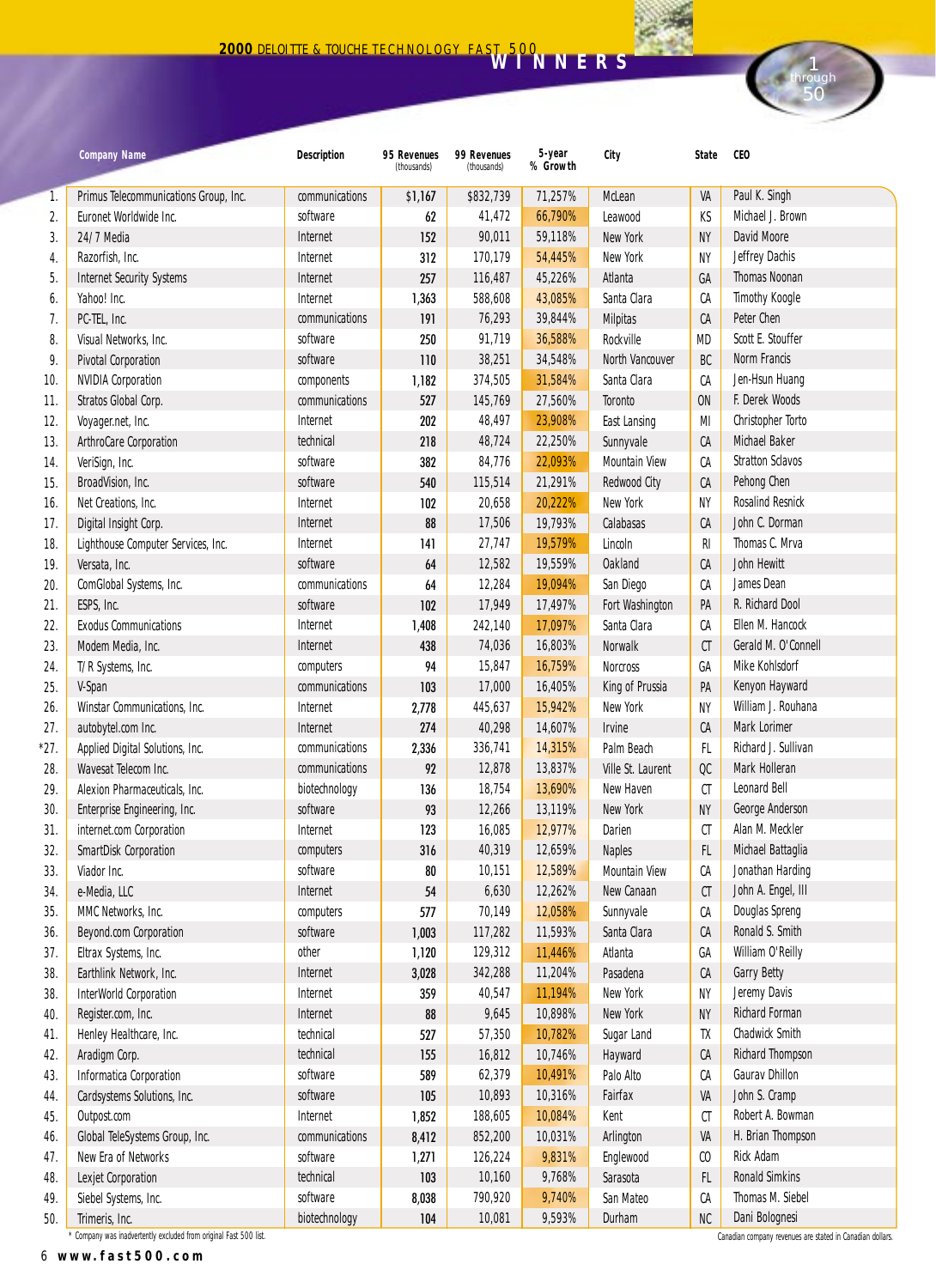|     | <b>Company Name</b>                   | <b>Description</b> | 95 Revenues<br>(thousands) | 99 Revenues<br>(thousands) | 5-year<br>% Growth | City                 | <b>State</b>   | <b>CEO</b>              |
|-----|---------------------------------------|--------------------|----------------------------|----------------------------|--------------------|----------------------|----------------|-------------------------|
| 51. | V. I. Technologies, Inc.              | technical          | \$438                      | \$42,423                   | 9,586%             | Watertown            | МA             | <b>John Barr</b>        |
| 52. | C2 Multimedia, Inc.                   | Internet           | 58                         | 5,332                      | 9,068%             | <b>Falls Church</b>  | VA             | Dolly Oberoi            |
| 53. | RF Micro Devices, Inc.                | components         | 1,688                      | 152,852                    | 8,955%             | Greensboro           | NC             | David A. Norbury        |
| 54. | Wireless Facilities, Inc.             | communications     | 1,085                      | 92,689                     | 8,443%             | San Diego            | СA             | Massih Tayebi           |
| 55. | Vitria Technology, Inc.               | software           | 376                        | 31,541                     | 8,289%             | Sunnyvale            | СA             | JoMei Chang             |
| 56. | <b>Broadcom Corporation</b>           | communications     | 6,107                      | 509,883                    | 8,249%             | <b>Irvine</b>        | СA             | <b>Henry Nicholas</b>   |
| 57. | Requisite Technology, Inc.            | Internet           | 92                         | 7,298                      | 7,833%             | Westminster          | C <sub>0</sub> | <b>Barbara Mowry</b>    |
| 58. | Genesis Microchip Inc.                | components         | 724                        | 57,111                     | 7,785%             | <b>Thornhill</b>     | <b>ON</b>      | Paul Russo              |
| 59. | Commerce One, Inc.                    | Internet           | 439                        | 33,557                     | 7,544%             | Pleasanton           | CA             | Mark Hoffman            |
| 60. | Coleman Technologies, Inc.            | software           | 131                        | 9,821                      | 7,397%             | Orlando              | FL.            | <b>Ben Patz</b>         |
| 61. | <b>InSite Vision Incorporated</b>     | biotechnology      | 65                         | 4,760                      | 7,223%             | Alameda              | CA             | Kumar S. Chandrasekaran |
| 62. | FitLinxx, Inc.                        | software           | 130                        | 9,335                      | 7,096%             | Stamford             | $C$ T          | Keith Camhi             |
| 63. | Calico Commerce, Inc.                 | software           | 320                        | 21,413                     | 6,592%             | San Jose             | CA             | Alan Naumann            |
| 64. | Datasource, Inc.                      | software           | 304                        | 20,109                     | 6,516%             | <b>Silver Spring</b> | <b>MD</b>      | Pamela Hopkins          |
| 65. | I/OMagic Corp.                        | computers          | 627                        | 39,917                     | 6,266%             | Irvine               | CA             | <b>Tony Shahbaz</b>     |
| 66. | IDT Corp.                             | communications     | 11,664                     | 732,184                    | 6,177%             | Hackensack           | <b>NJ</b>      | <b>Howard Jonas</b>     |
| 67. | <b>Student Advantage</b>              | Internet           | 448                        | 27,644                     | 6,071%             | Boston               | МA             | Raymond Sozzi           |
| 68. | <b>TenFold Corporation</b>            | software           | 1,548                      | 92,429                     | 5,871%             | <b>Draper</b>        | UT             | Gary Kennedy            |
| 69. | <b>Concentric Network</b>             | communications     | 2,483                      | 147,060                    | 5,823%             | San Jose             | СA             | <b>Henry Nothhaft</b>   |
| 70. | DynaGen, Inc.                         | biotechnology      | 498                        | 29,140                     | 5,751%             | Waltham              | МA             | <b>Robert Cusick</b>    |
| 71. | <b>InfoCure Corporation</b>           | software           | 3,486                      | 203,634                    | 5,741%             | Atlanta              | GA             | <b>Frederick Fine</b>   |
| 72. | Zarak Systems Corporation             | technical          | 521                        | 29,705                     | 5,602%             | Sunnyvale            | СA             | <b>Iain Milnes</b>      |
| 73. | <b>Celgene Corporation</b>            | biotechnology      | 472                        | 26,210                     | 5,453%             | Warren               | <b>NJ</b>      | John W. Jackson         |
| 74. | <b>Destiny WebSolutions</b>           | Internet           | 118                        | 6,399                      | 5,323%             | Conshohocken         | PA             | Lucinda Duncalfe        |
| 75. | COGNICASE Inc.                        | software           | 4,025                      | 217,825                    | 5,312%             | Montreal             | QC             | <b>Ronald Brisebois</b> |
| 76. | NovaSoft Information Technology Corp. | software           | 514                        | 27,700                     | 5,289%             | Lawrenceville        | NJ             | Neil Bhaskar            |
| 77. | ChiRex, Inc.                          | biotechnology      | 2,754                      | 146,989                    | 5,237%             | Stamford             | CT             | Michael A. Griffith     |
| 78. | <b>ICOS Corporation</b>               | biotechnology      | 1,500                      | 79,600                     | 5,207%             | <b>Bothell</b>       | <b>WA</b>      | Paul N. Clark           |
| 79. | Carrier Access Corp.                  | communications     | 2,058                      | 108,815                    | 5,187%             | Boulder              | CO             | Roger Koenig            |
| 80. | Open Solutions Inc.                   | software           | 268                        | 14,052                     | 5,143%             | Glastonbury          | C <sub>T</sub> | Louis Hernandez, Jr.    |
| 81. | Shop 9000 Sales Incorporated          | software           | 105                        | 5,487                      | 5,107%             | Toronto              | <b>ON</b>      | <b>Jim Heaton</b>       |
| 82. | ViA, Inc.                             | computers          | 95                         | 4,934                      | 5,094%             | <b>Burnsville</b>    | <b>MN</b>      | W. Edward McConaghay    |
| 83. | InfoNautics, Inc.                     | Internet           | 448                        | 23,234                     | 5,086%             | Wayne                | PA             | Van Morris              |
| 84. | <b>Ramp Networks</b>                  | software           | 352                        | 18,226                     | 5,078%             | Santa Clara          | СA             | Mahesh Veerina          |
| 85. | NHancement Technologies Inc.          | software           | 451                        | 23,340                     | 5,075%             | Pleasanton           | CA             | Douglas Zorn            |
| 86. | Flash Electronics, Inc.               | components         | 721                        | 37,134                     | 5,050%             | Fremont              | CA             | Chin Fan                |
| 87. | MessageMedia, Inc.                    | software           | 197                        | 10,021                     | 4,987%             | Boulder              | CO.            | Larry Jones             |
| 88. | Network Commerce                      | Internet           | $727$                      | 36,955                     | 4,983%             | Seattle              | WA             | Dwayne Walker           |
| 89. | Diaspark, Inc.                        | software           | 152                        | 7,538                      | 4,864%             | New York             | NY             | Jitendra Muchhal        |
| 90. | Rose International Inc.               | software           | 400                        | 19,765                     | 4,841%             | Chesterfield         | <b>MO</b>      | Himanshu Bhatia         |
| 91. | 01 Communique Laboratory Inc.         | software           | 147                        | 7,032                      | 4,690%             | Mississauga          | <b>ON</b>      | Andrew Cheung           |
| 92. | Computer Design & Integration LLC     | software           | $700\,$                    | 33,000                     | 4,614%             | Teterboro            | <b>NJ</b>      | Eric Bakker             |
| 93. | Open Market, Inc.                     | software           | 1,806                      | 83,026                     | 4,497%             | Burlington           | МA             | Harland LaVigne         |
| 94. | Escalon Medical Corp.                 | biotechnology      | 170                        | 7,559                      | 4,346%             | Wayne                | PA             | Richard J. DePiano      |
| 95. | SRS Labs, Inc.                        | software           | 844                        | 35,796                     | 4,141%             | Santa Ana            | СA             | <b>Thomas Yuen</b>      |
| 96. | <b>CCX Corporation</b>                | computers          | 148                        | 6,172                      | 4,070%             | Lafayette            | $\mathfrak{c}$ | Tom Hanchin             |
| 97. | Data Critical Corporation             | communications     | 232                        | 9,538                      | 4,011%             | <b>Bothell</b>       | WA             | Jeffrey Brown           |
| 98. | @pos.com, Inc.                        | software           | 544                        | 22,321                     | 4,003%             | San Jose             | CA             | Michael Dorsey          |
| 99. | Virata Corporation                    | components         | 226                        | 9,256                      | 3,996%             | Santa Clara          | СA             | <b>Charles Cotton</b>   |
| 00. | <b>JABRA Corporation</b>              | communications     | 403                        | 16,505                     | 3,996%             | San Diego            | СA             | Vicki L. Marion         |

Canadian company revenues are stated in Canadian dollars.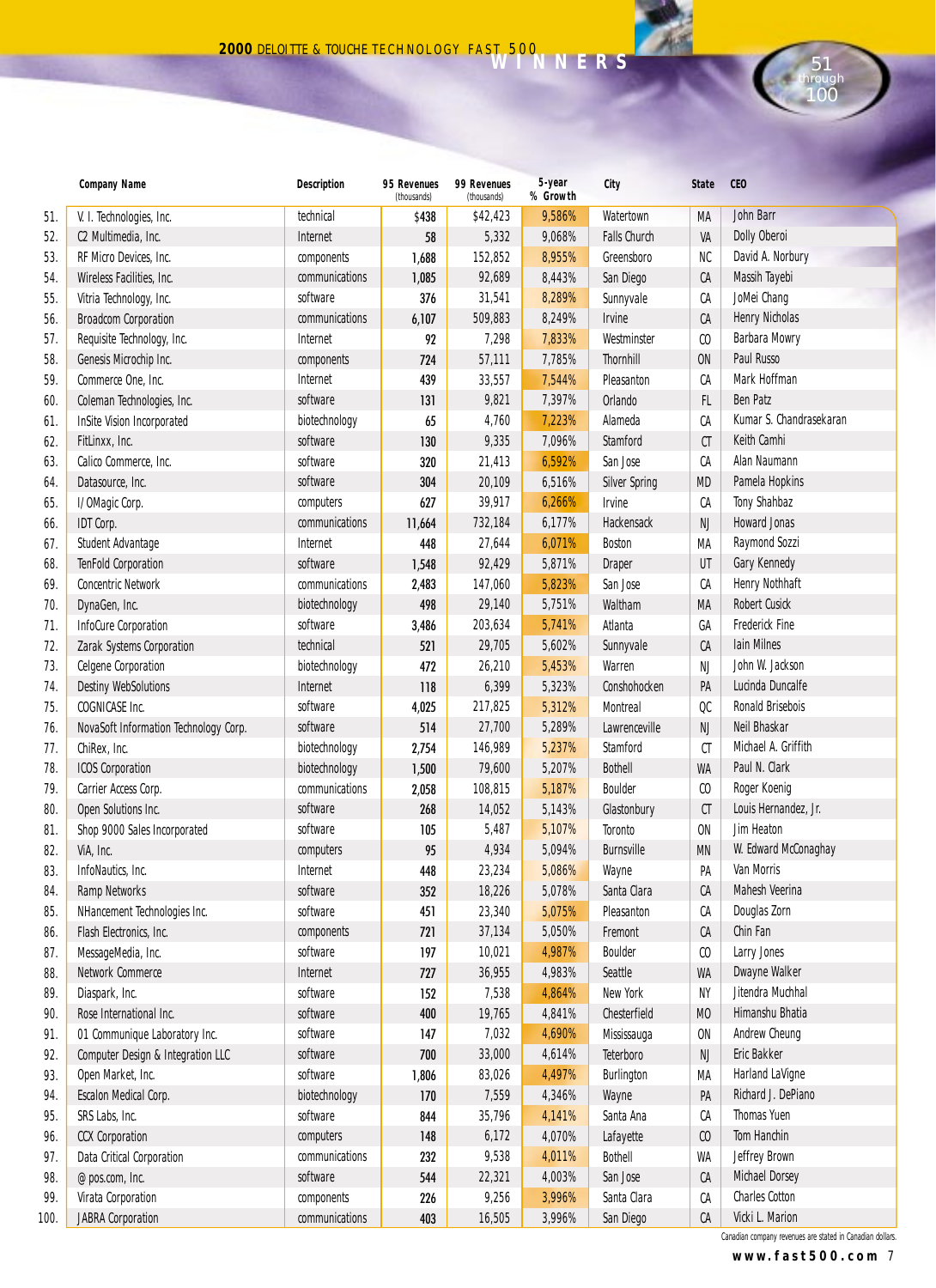|      | <b>Company Name</b>                       | <b>Description</b> | 95 Revenues<br>(thousands) | 99 Revenues<br>(thousands) | 5-year<br>% Growth | City                   | <b>State</b> | CEO                     |
|------|-------------------------------------------|--------------------|----------------------------|----------------------------|--------------------|------------------------|--------------|-------------------------|
| 101. | Open Text Corporation                     | software           | \$3,420                    | \$139,757                  | 3,987%             | Waterloo               | 0N           | P. Thomas Jenkins       |
| 102. | Multex.com, Inc.                          | software           | 1,005                      | 40,850                     | 3,965%             | New York               | <b>NY</b>    | <b>Isaak Karaev</b>     |
| 103. | Agency.com Ltd.                           | Internet           | 2,162                      | 87,786                     | 3,960%             | New York               | ΝY           | Chan Suh                |
| 104. | Primus                                    | software           | 620                        | 25,144                     | 3,955%             | Seattle                | WA           | Michael Brochu          |
| 105. | Art Technology Group                      | Internet           | 798                        | 32,077                     | 3,918%             | Cambridge              | МA           | <b>Jeet Singh</b>       |
| 106. | Micromuse, Inc.                           | software           | 1,446                      | 58,070                     | 3,916%             | San Francisco          | СA           | <b>Gregory Brown</b>    |
| 107. | RSI Systems, Inc.                         | computers          | 230                        | 9,199                      | 3,900%             | Minneapolis            | ΜN           | <b>Eugene Courtney</b>  |
| 108. | World Access, Inc.                        | communications     | 12,612                     | 501,081                    | 3,873%             | Atlanta                | GA           | <b>Jack Phillips</b>    |
| 109. | Lentek International, Inc.                | technical          | 182                        | 7,190                      | 3,851%             | Orlando                | FL           | Joseph Durek            |
| 110. | ICAgen, Inc.                              | biotechnology      | 127                        | 5,000                      | 3,837%             | Research Triangle Park | NC           | P. Kay Wagoner          |
| 111. | <b>Targeted Genetics Corporation</b>      | biotechnology      | 175                        | 6,848                      | 3,822%             | Seattle                | WA           | H. Stewart Parker       |
| 112. | Lenel Systems International Inc.          | software           | 569                        | 22,232                     | 3,807%             | Pittsford              | ΝY           | Elena A. Prokupets      |
| 113. | Eze Castle Software                       | software           | 80                         | 3,116                      | 3,795%             | <b>Boston</b>          | МA           | Sean McLaughlin         |
| 114. | Cardiac Pathways Corporation              | technical          | 115                        | 4,406                      | 3,731%             | Sunnyvale              | СA           | <b>Thomas Prescott</b>  |
| 115. | <b>US Interactive</b>                     | Internet           | 935                        | 35,255                     | 3,671%             | King of Prussia        | PA           | Stephen T. Zarrilli     |
| 116. | Inforte Corp.                             | Internet           | 800                        | 30,100                     | 3,663%             | Chicago                | IL           | <b>Philip Bligh</b>     |
| 117. | <b>Hyperion Solutions Corporation</b>     | software           | 11,520                     | 424,885                    | 3,588%             | Sunnyvale              | СA           | Jeffrey R. Rodek        |
| 118. | <b>Guilford Pharmaceuticals</b>           | biotechnology      | 586                        | 21,561                     | 3,579%             | <b>Baltimore</b>       | MD           | Craig R. Smith          |
| 119. | <b>EXE Technologies, Inc.</b>             | software           | 2,768                      | 96,800                     | 3,397%             | <b>Dallas</b>          | TX           | Lyle A. Baack           |
| 120. | SpeechWorks International, Inc.           | software           | 403                        | 14,011                     | 3,377%             | <b>Boston</b>          | МA           | <b>Stuart Patterson</b> |
| 121. | Integrated Surgical Systems, Inc.         | technical          | 180                        | 6,241                      | 3,367%             | Davis                  | СA           | <b>Ramesh Trivedi</b>   |
| 122. | Tvisions, Inc.                            | Internet           | 352                        | 12,200                     | 3,366%             | Watertown              | МA           | Ralph J. Folz           |
| 123. | SciClone Pharmaceuticals, Inc.            | biotechnology      | 273                        | 9,398                      | 3,342%             | San Mateo              | СA           | Donald R. Sellers       |
| 124. | Gilead Sciences, Inc.                     | biotechnology      | 4,922                      | 168,979                    | 3,333%             | <b>Foster City</b>     | СA           | John C. Martin          |
| 125. | Framework Technologies Corporation        | software           | 54                         | 1,849                      | 3,333%             | <b>Burlington</b>      | МA           | Dan Slavin              |
| 126. | Network Solutions, Inc.                   | Internet           | 6,486                      | 220,811                    | 3,304%             | Herndon                | VA           | James P. Rutt           |
| 127. | MetaSolv Software, Inc.                   | software           | 2,219                      | 73,007                     | 3,190%             | Plano                  | TX           | James Janicki           |
| 128. | Interlock Resources, Inc.                 | software           | 180                        | 5,864                      | 3,158%             | Clayton                | МO           | Wayne B. Haar           |
| 129. | Bridges.com Inc.                          | Internet           | 142                        | 4,616                      | 3,158%             | Kelowna                | BC           | Doug Manning            |
| 130. | Manufacturing Engineering Systems, Inc.   | software           | 124                        | 4,030                      | 3,149%             | <b>Burtonsville</b>    | <b>MD</b>    | Naren Shahani           |
| 131. | FirstPlace Software Inc.                  | software           | 140                        | 4,468                      | 3,091%             | Joplin                 | MO           | <b>Brent Winters</b>    |
| 132. | PLANET GOV.COM                            | Internet           | 5,752                      | 182,703                    | 3,076%             | Fairfax                | VA           | <b>Steve Baldwin</b>    |
| 133. | <b>DataMirror Corporation</b>             | software           | 1,058                      | 33,595                     | 3,075%             | Markham                | 0N           | <b>Nigel Stokes</b>     |
| 134. | QuadraMed Corporation                     | software           | 7,603                      | 239,585                    | 3,051%             | San Rafael             | СA           | Lawrence English        |
| 135. | <b>Qwest Communications International</b> | communications     | 125,100                    | 3,927,600                  | 3,040%             | Denver                 | CO           | Joseph Nacchio          |
| 136. | Patient Infosystems, Inc.                 | Internet           | 113                        | 3,545                      | 3,037%             | Rochester              | ΝY           | Roger Chaufournier      |
| 137. | Peripheral Vision Infosystems, Inc.       | software           | 2,347                      | 73,500                     | 3,032%             | <b>Overland Park</b>   | КS           | Scot Kane               |
| 138. | Hunt Technologies, Inc.                   | components         | 1,002                      | 31,211                     | 3,015%             | Pequot Lakes           | ΜN           | Paul Hunt               |
| 139. | Catalytica, Inc.                          | other              | 13,624                     | 423,698                    | 3,010%             | <b>Mountain View</b>   | СA           | Ricardo B. Levy         |
| 140. | <b>WebTrends Corporation</b>              | Internet           | 637                        | 19,726                     | 2,997%             | Portland               | 0R           | Elijahu Shapira         |
| 141. | Cyberonics, Inc.                          | technical          | 967                        | 29,927                     | 2,995%             | Houston                | TX           | <b>Robert Cummins</b>   |
| 142. | Indigo Investment Systems                 | software           | 436                        | 13,401                     | 2,977%             | Sarasota               | FL.          | Dean Albrecht           |
| 143. | FormScape, Inc.                           | software           | 189                        | 5,709                      | 2,921%             | Morrisville            | NC           | Joseph Torano           |
| 144. | HarvardNet, Inc.                          | Internet           | 260                        | 7,716                      | 2,868%             | <b>Boston</b>          | МA           | Mark Washburn           |
| 145. | <b>Blue Ocean Software</b>                | software           | 346                        | 10,269                     | 2,865%             | Tampa                  | FL.          | <b>Russell Hobbs</b>    |
| 146. | <b>TEOCO Corporation</b>                  | software           | 181                        | 5,288                      | 2,818%             | Fairfax                | VA           | Atul Jain               |
| 147. | Granite Systems, Inc.                     | software           | 261                        | 7,489                      | 2,766%             | Manchester             | NΗ           | John Borden             |
| 148. | <b>PowerQuest Corporation</b>             | software           | 1,783                      | 51,023                     | 2,762%             | Orem                   | UT           | Eric J. Ruff            |
| 149. | HealthStream, Inc.                        | Internet           | 91                         | 2,568                      | 2,722%             | Nashville              | TN           | Robert Frist, Jr.       |
| 150. | E*TRADE Group, Inc.                       | Internet           | 23,340                     | 657,150                    | 2,716%             | <b>Menlo Park</b>      | CA           | Christos M. Cotsakos    |

Canadian company revenues are stated in Canadian dollars.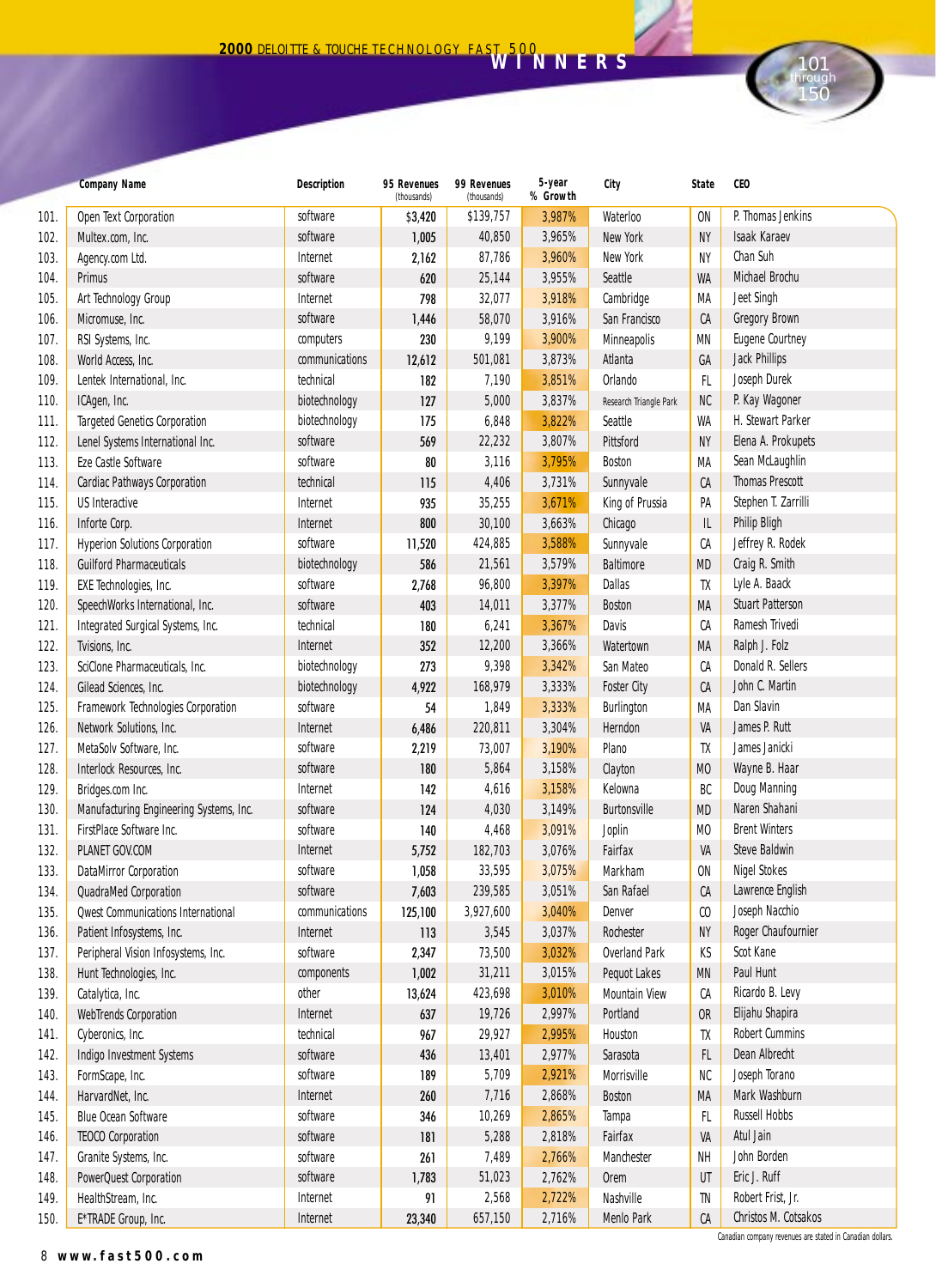

**www.fast500.com** 9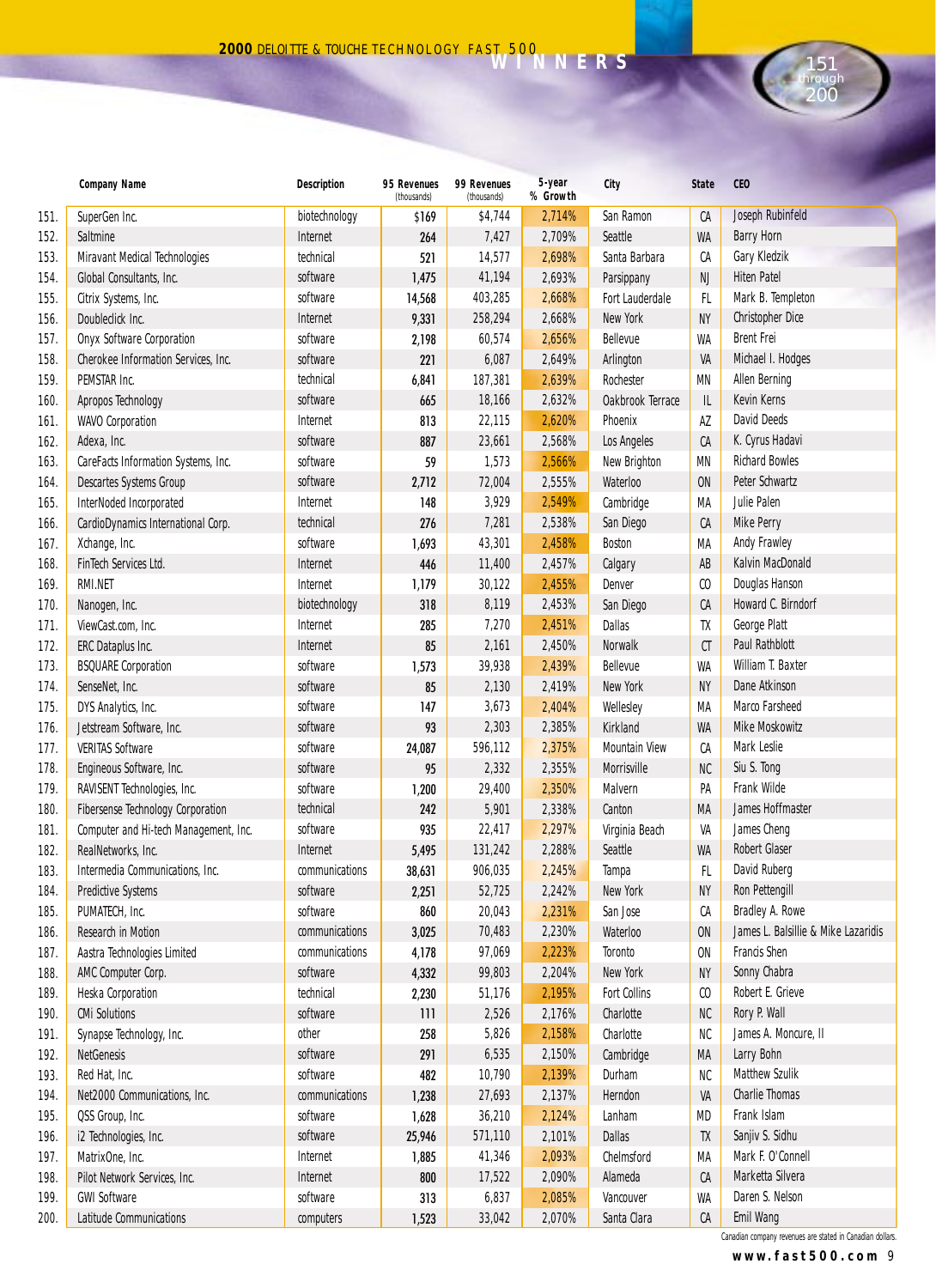|      | <b>Company Name</b>                                  | <b>Description</b> | 95 Revenues<br>(thousands) | 99 Revenues<br>(thousands) | 5-year<br>% Growth | City                 | <b>State</b>                | CEO                      |
|------|------------------------------------------------------|--------------------|----------------------------|----------------------------|--------------------|----------------------|-----------------------------|--------------------------|
| 201. | <b>Endeavor Information Systems</b>                  | software           | \$1,200                    | \$26,000                   | 2,067%             | Des Plaines          | IL                          | Jane Burke               |
| 202. | Unique Computing Solutions, Inc.                     | Internet           | 657                        | 14,213                     | 2,063%             | Framingham           | МA                          | Krish Nangegadda         |
| 203. | Software Associates International, Inc.              | software           | 602                        | 12,956                     | 2,052%             | Mt. Arlington        | NJ                          | Shaleen Gupta            |
| 204. | Entrust Technologies, Inc.                           | software           | 3,973                      | 85,214                     | 2,045%             | Plano                | TX                          | John Ryan                |
| 205. | SGT, Inc.                                            | software           | 345                        | 7,310                      | 2,020%             | Greenbelt            | MD                          | Harold S. Stinger        |
| 206. | Neil Laboratories, Inc.                              | biotechnology      | 302                        | 6,394                      | 2,019%             | <b>East Windsor</b>  | <b>NJ</b>                   | <b>Bharat Patel</b>      |
| 207. | <b>VCampus Corporation</b>                           | software           | 548                        | 11,547                     | 2,007%             | Reston               | VA                          | Nat Kannan               |
| 208. | HCI Systems, Inc.                                    | software           | 67                         | 1,408                      | 2,001%             | Kennebunk            | ME                          | James T. Kavanagh        |
| 209. | Intrinsyc Software Inc.                              | software           | 107                        | 2,251                      | 1,996%             | Vancouver            | BC                          | <b>Derek Spratt</b>      |
| 210. | Affymetrix, Inc.                                     | biotechnology      | 4,625                      | 96,855                     | 1,994%             | Santa Clara          | СA                          | Stephen P.A. Fodor       |
| 211. | SVI Holdings, Inc.                                   | software           | 1,428                      | 29,889                     | 1,993%             | San Diego            | CА                          | <b>Barry Schechter</b>   |
| 212. | PDF Solutions, Inc.                                  | software           | 565                        | 11,823                     | 1,993%             | San Jose             | CA                          | John Kibarian            |
| 213. | FRED Systems Ltd.                                    | other              | 132                        | 2,752                      | 1,985%             | Waterloo             | ON                          | John Kirkpatrick         |
| 214. | Progenics Pharmaceuticals, Inc.                      | biotechnology      | 775                        | 16,013                     | 1,966%             | Tarrytown            | <b>NY</b>                   | Paul J. Maddon           |
| 215. | Hybrid Networks, Inc.                                | communications     | 630                        | 13,016                     | 1,966%             | San Jose             | CА                          | Michael D. Greenbaum     |
| 216. | Ptek Holdings, Inc.                                  | software           | 22,326                     | 458,448                    | 1,953%             | Atlanta              | GA                          | <b>Boland Jones</b>      |
| 217. | Rainier Technology, Inc.                             | software           | 836                        | 17,044                     | 1,939%             | <b>Minneapolis</b>   | ΜN                          | <b>Terry Palmberg</b>    |
| 218. | OpenNetwork Technologies                             | software           | 154                        | 3,100                      | 1,913%             | Clearwater           | <b>FL</b>                   | Kurt Long                |
| 219. | <b>HomeCom Communications</b>                        | Internet           | 328                        | 6,556                      | 1,899%             | Atlanta              | GA                          | Harvey Sax               |
| 220. | <b>BCE Emergis Incorporated</b>                      | other              | 9,371                      | 186,731                    | 1,893%             | Montreal             | $_{\alpha}$                 | W. Brian Edwards         |
| 221. | <b>Computer Solutions Integrators &amp; Products</b> | software           | 81                         | 1,613                      | 1,891%             | Woodbury             | ΜN                          | <b>Steven Vetter</b>     |
| 222. | Discoverware Inc.                                    | software           | 80                         | 1,592                      | 1,882%             | Calgary              | AB                          | <b>Robert McInnes</b>    |
| 223. | Cyber Dialogue, Inc.                                 | Internet           | 416                        | 8,227                      | 1,876%             | New York             | NΥ                          | Mark Esiri               |
| 224. | Sonic Foundry, Inc.                                  | software           | 758                        | 14,830                     | 1,856%             | Madison              | WI                          | <b>Rimas Buinevicius</b> |
| 225. | Network Appliance, Inc.                              | computers          | 14,796                     | 289,420                    | 1,856%             | Sunnyvale            | CА                          | Daniel Warmenhoven       |
| 226. | Myriad Genetics, Inc.                                | biotechnology      | 1,295                      | 25,313                     | 1,855%             | Salt Lake City       | UT                          | Peter Meldrum            |
| 227. | <b>Nextel Communications</b>                         | communications     | 171,703                    | 3,326,000                  | 1,837%             | Reston               | VA                          | <b>Tim Donahue</b>       |
| 228. | Bolder Technologies Corp.                            | other              | 105                        | 2,029                      | 1,832%             | Golden               | C <sub>0</sub>              | Roger Warren             |
| 229. | Kendle International Inc.                            | biotechnology      | 6,118                      | 117,151                    | 1,815%             | Cincinnati           | OH                          | <b>Candace Kendle</b>    |
| 230. | C-Tech Associates, Inc.                              | communications     | 130                        | 2,474                      | 1,810%             | Sparta               | <b>NJ</b>                   | William L. Brady         |
| 231. | LYNX Therapeutics, Inc.                              | biotechnology      | 680                        | 12,875                     | 1,793%             | Hayward              | CА                          | Norman Rusell            |
| 232. | <b>Applied Reasoning</b>                             | Internet           | 406                        | 7,642                      | 1,782%             | <b>Overland Park</b> | KS                          | <b>Scott Bublin</b>      |
| 233. | NewAge Systems, Inc.                                 | software           | 214                        | 4,018                      | 1,779%             | Somerset             | NJ                          | Johny John               |
| 234. | Mascon Information Technologies, Inc.                | software           | 3,200                      | 60,000                     | 1,775%             | Schaumburg           | IL                          | Nandu N. Thondavadi      |
| 235. | <b>FASTNET Corporation</b>                           | Internet           | 449                        | 8,392                      | 1,769%             | Bethlehem            | PA                          | David K. Van Allen       |
| 236. | <b>Infrasoft Corporation</b>                         | software           | 588                        | 10,889                     | 1,752%             | <b>Beverly</b>       | MA                          | <b>Rick Fiery</b>        |
| 237. | Atrion International Inc.                            | software           | 744                        | 13,762                     | 1,749%             | St. Laurent          | QC                          | <b>Bruce Johnson</b>     |
| 238. | Vastera                                              | software           | 1,037                      | 19,130                     | 1,745%             | <b>Dulles</b>        | VA                          | Arjun Rishi              |
| 239. | Targus Info. Corporation                             | software           | 1,524                      | 27,540                     | 1,707%             | Vienna               | VA                          | George G. Moore          |
| 240. | Portal Software                                      | software           | 1,517                      | 26,669                     | 1,658%             | Cupertino            | СA                          | John Little              |
| 241. | Level 8 Systems, Inc.                                | software           | 3,012                      | 52,920                     | 1,657%             | Cary                 | NC                          | Arik Kilman              |
| 242. | Concur Technologies, Inc.                            | software           | 2,128                      | 37,013                     | 1,639%             | Redmond              | WA                          | <b>Steve Singh</b>       |
| 243. | <b>Inverness Medical Technology</b>                  | technical          | 7,239                      | 125,874                    | 1,639%             | Waltham              | МA                          | Ron Zwanziger            |
| 244. | FloNetwork Inc.                                      | Internet           | 151                        | 2,594                      | 1,618%             | Toronto              | <b>ON</b>                   | Eric Goodwin             |
| 245. | Antex Biologics Inc.                                 | biotechnology      | 153                        | 2,620                      | 1,608%             | Gaithersburg         | MD                          | V.M. Esposito            |
| 246. | HealthLink Incorporated                              | technical          | 1,195                      | 20,014                     | 1,575%             | Charlotte            | NC                          | <b>William Augustine</b> |
| 247. | GT Equipment Technologies, Inc.                      | components         | 869                        | 14,523                     | 1,570%             | Nashua               | NΗ                          | Kedar P. Gupta           |
| 248. | Nupremis, Inc.                                       | Internet           | 326                        | 5,407                      | 1,559%             | Boulder              | $\boldsymbol{\mathfrak{c}}$ | Chuck Cadle              |
| 249. | VISX, Inc.                                           | technical          | 16,703                     | 271,252                    | 1,524%             | Santa Clara          | CА                          | Mark Logan               |
| 250. | DataWave Systems Inc.                                | communications     | 707                        | 11,404                     | 1,514%             | Vancouver            | BC                          | Josh Emanuel             |

10 **www.fast500.com**

Canadian company revenues are stated in Canadian dollars.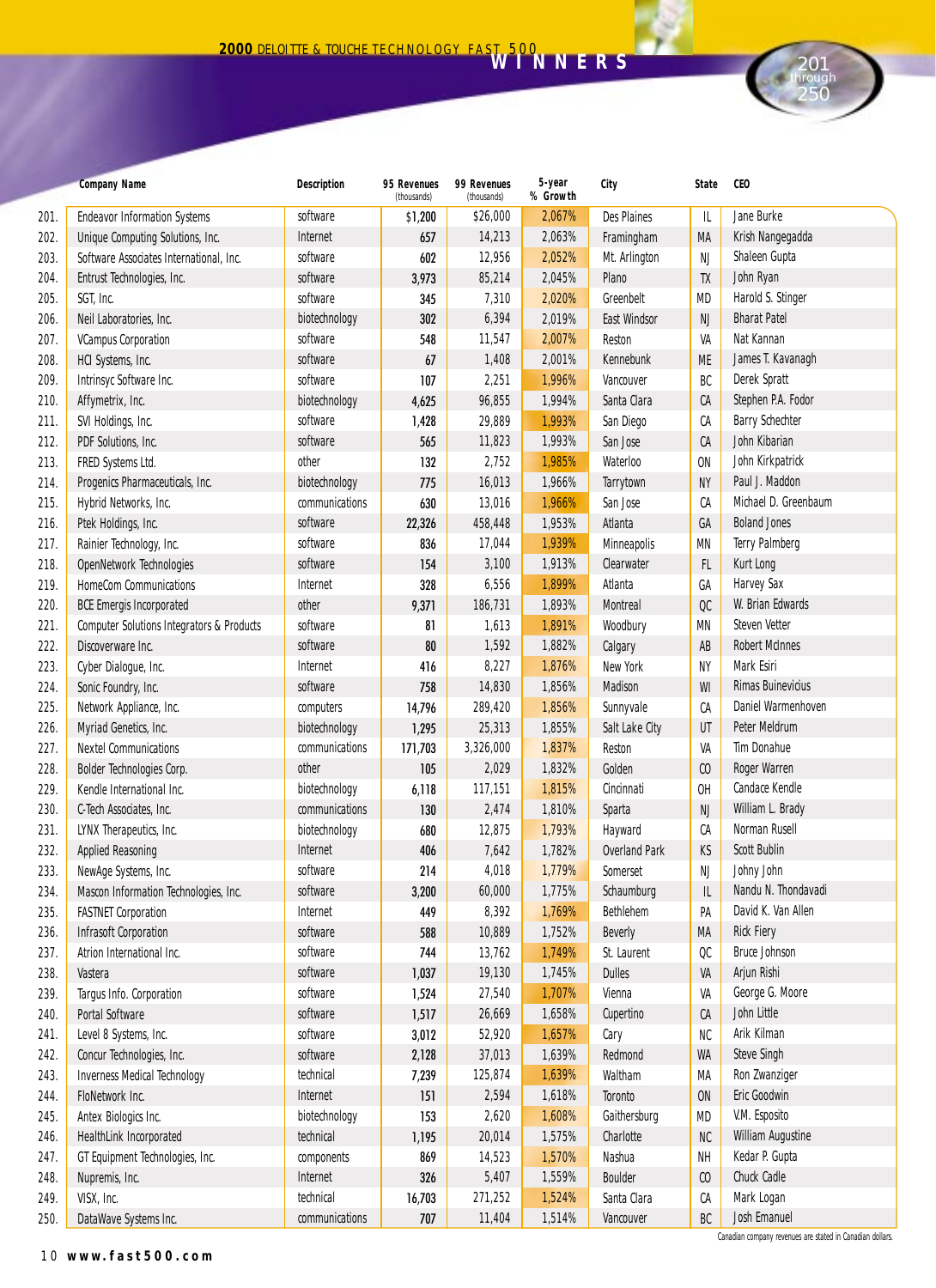|      | <b>Company Name</b>                   | <b>Description</b> | 95 Revenues<br>(thousands) | 99 Revenues<br>(thousands) | 5-year<br>% Growth | City                 | <b>State</b>   | <b>CEO</b>            |
|------|---------------------------------------|--------------------|----------------------------|----------------------------|--------------------|----------------------|----------------|-----------------------|
| 251. | CIMA LABS INC.                        | biotechnology      | \$835                      | \$13,392                   | 1,504%             | <b>Eden Prairie</b>  | <b>MN</b>      | John Siebert          |
| 252. | Wink Communications, Inc.             | communications     | 100                        | 1,601                      | 1,501%             | Alameda              | СA             | Mary Wilderotter      |
| 253. | <b>MédiSolution Ltée</b>              | software           | 3,372                      | 53,945                     | 1,500%             | Montréal             | QC             | Remi St-Hilaire       |
| 254. | Image Solutions, Inc.                 | software           | 560                        | 8,928                      | 1,494%             | Morristown           | <b>NJ</b>      | Jinsoo Kim            |
| 255. | Incyte Genomics, Inc.                 | biotechnology      | 9,908                      | 156,962                    | 1,484%             | Palo Alto            | СA             | Roy A. Whitfield      |
| 256. | DraCo Systems, Inc.                   | other              | 797                        | 12,594                     | 1,480%             | <b>Boulder</b>       | C <sub>0</sub> | Eric Kloor            |
| 257. | VA Linux Systems, Inc.                | software           | 1,135                      | 17,710                     | 1,460%             | Fremont              | СA             | Larry M. Augustin     |
| 258. | <b>Optimal Networks Corporation</b>   | computers          | 727                        | 11,342                     | 1,460%             | Pleasanton           | CA             | Jerry Ulrich          |
| 259. | MicroStrategy                         | software           | 9,777                      | 151,258                    | 1,447%             | Vienna               | VA             | Michael J. Saylor     |
| 260. | Concord Communications, Inc.          | software           | 4,355                      | 67,343                     | 1,446%             | Marlboro             | MA             | <b>Jack Blaeser</b>   |
| 261. | Prologic Management Systems, Inc.     | software           | 866                        | 13,374                     | 1,444%             | Tucson               | AZ             | James Heim            |
| 262. | <b>Unica Corporation</b>              | software           | 247                        | 3,771                      | 1,429%             | Lincoln              | MA             | Yuchun Lee            |
| 263. | SangStat Medical Corporation          | biotechnology      | 3,823                      | 58,168                     | 1,422%             | Fremont              | СA             | Jean-Jacques Bienaime |
| 264. | <b>Guidance Solutions</b>             | Internet           | 671                        | 10,158                     | 1,414%             | Marina del Rey       | СA             | <b>Robert Landes</b>  |
| 265. | Horizon Medical Products, Inc.        | technical          | 5,003                      | 75,371                     | 1,407%             | Manchester           | GA             | <b>Marshall Hunt</b>  |
| 266. | Ultimate Software Group, Inc.         | software           | 3,727                      | 55,757                     | 1,396%             | Weston               | FL.            | Scott Scherr          |
| 267. | LAUNCH Media, Inc.                    | Internet           | 1,120                      | 16,626                     | 1,384%             | Santa Monica         | CA             | David B. Goldberg     |
| 268. | Maryville Technologies                | software           | 4,671                      | 69,129                     | 1,380%             | St. Louis            | <b>MO</b>      | Joseph M. Blomker     |
| 269. | NTP Software                          | software           | 435                        | 6,413                      | 1,374%             | Manchester           | <b>NH</b>      | <b>Bruce Backa</b>    |
| 270. | CoStar Group Inc.                     | software           | 2,062                      | 30,234                     | 1,366%             | Bethesda             | <b>MD</b>      | Andrew C. Florance    |
| 271. | Accountable Software                  | software           | 90                         | 1,297                      | 1,341%             | Exton                | PA             | David Haabestad       |
| 272. | MedServe Link Incorporated            | Internet           | 214                        | 3,083                      | 1,341%             | Maple Grove          | <b>MN</b>      | John Haugo            |
| 273. | PSINet Inc.                           | Internet           | 38,700                     | 554,700                    | 1,333%             | Herndon              | VA             | William Schrader      |
| 274. | Vizacom, Inc.                         | software           | 1,400                      | 19,891                     | 1,321%             | Teaneck              | <b>NJ</b>      | Mark E. Leininger     |
| 275. | Selkirk Financial Technologies Inc.   | software           | 402                        | 5,691                      | 1,315%             | Vancouver            | BC             | James Suttie          |
| 276. | SEEC, Inc.                            | software           | 785                        | 11,098                     | 1,314%             | Pittsburgh           | PA             | Ravindra Koka         |
| 277. | Micro Therapeutics, Inc.              | technical          | 292                        | 4,098                      | 1,303%             | Irvine               | СA             | George Wallace        |
| 278. | MedImmune, Inc.                       | biotechnology      | 27,436                     | 383,375                    | 1,297%             | Gaithersburg         | <b>MD</b>      | Wayne T. Hockmeyer    |
| 279. | Zila, Inc.                            | biotechnology      | 5,147                      | 71,159                     | 1,283%             | Phoenix              | AZ             | Joseph Hines          |
| 280. | Radyne Comstream, Inc.                | technical          | 4,071                      | 55,840                     | 1,272%             | Phoenix              | AZ             | Robert C. Fitting     |
| 281. | <b>SignalSoft Corporation</b>         | software           | 143                        | 1,956                      | 1,268%             | Boulder              | $\mathfrak{c}$ | David A. Hose         |
| 282. | Image Processing Systems Incorporated | software           | 1,119                      | 15,211                     | 1,259%             | Markham              | <b>ON</b>      | <b>Ken Wawrew</b>     |
| 283. | <b>IQ</b> Group                       | software           | 631                        | 8,482                      | 1,244%             | Philadelphia         | PA             | Michael Korsky        |
| 284. | eMotion, Inc.                         | software           | 413                        | 5,538                      | 1,241%             | Vienna               | VA             | <b>Robert Griffin</b> |
| 285. | The Allied Group Inc.                 | computers          | 8,008                      | 107,317                    | 1,240%             | Glastonbury          | СT             | Irvin J. Miglietta    |
| 286. | Breakaway Solutions, Inc.             | software           | 1,896                      | 25,390                     | 1,239%             | <b>Boston</b>        | MA             | <b>Gordon Brooks</b>  |
| 287. | Intell-A-Check, Corp.                 | software           | 123                        | 1,643                      | 1,239%             | <b>Belleville</b>    | NJ             | Lou Obssuth           |
| 288. | ActionFront Data Recovery Labs Inc.   | other              | 208                        | 2,777                      | 1,232%             | Toronto              | <b>ON</b>      | <b>Nick Majors</b>    |
| 289. | The Immune Response Corp.             | biotechnology      | 1,561                      | 20,755                     | 1,230%             | Carlsbad             | СA             | Dennis J. Carlo       |
| 290. | Intuitive Manufacturing Systems, Inc. | software           | 620                        | 8,230                      | 1,227%             | Kirkland             | WA             | Sara Gillam           |
| 291. | Royal Laser Tech Corporation          | technical          | 3,420                      | 45,386                     | 1,227%             | Etobicoke            | <b>ON</b>      | William Iannaci       |
| 292. | Brio Technology, Inc.                 | software           | 3,512                      | 46,524                     | 1,225%             | Santa Clara          | СA             | Yorgen H. Edholm      |
| 293. | <b>Finisar Corporation</b>            | communications     | 2,684                      | 35,471                     | 1,222%             | Sunnyvale            | СA             | Jerry S. Rawls        |
| 294. | Proxicom                              | Internet           | 6,273                      | 82,688                     | 1,218%             | Reston               | VA             | Raul Fernandez        |
| 295. | STG, Inc.                             | communications     | 3,687                      | 48,323                     | 1,211%             | Fairfax              | VA             | Simon Lee             |
| 296. | Aviron                                | biotechnology      | 1,707                      | 22,232                     | 1,202%             | <b>Mountain View</b> | СA             | C. Boyd Clarke        |
| 297. | <b>SOHOnet</b>                        | Internet           | 80                         | 1,039                      | 1,200%             | New York             | NΥ             | <b>Bob Matsuoka</b>   |
| 298. | Bionx Implants, Inc.                  | technical          | 1,622                      | 21,068                     | 1,199%             | <b>Blue Bell</b>     | PA             | Gerald S. Carlozzi    |
| 299. | Dundas Software Ltd.                  | software           | 181                        | 2,346                      | 1,195%             | Toronto              | <b>ON</b>      | David Cunningham      |
| 300. | Abaxis, Inc.                          | biotechnology      | 1,044                      | 13,347                     | 1,178%             | <b>Union City</b>    | СA             | Clinton H. Severson   |

**www.fast500.com** 1 1 Canadian company revenues are stated in Canadian dollars.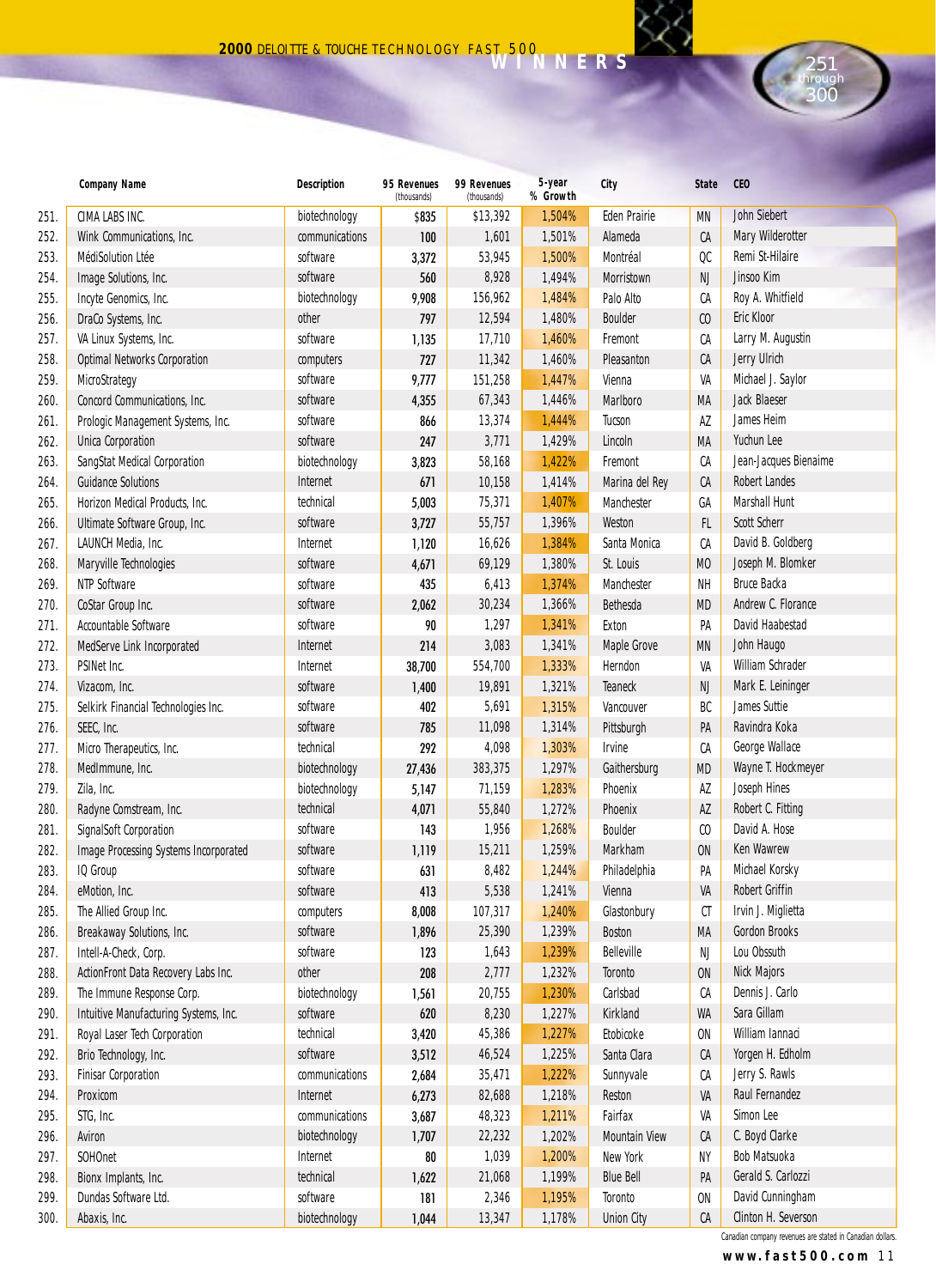## **<sup>2000</sup>** DELOITTE & TOUCHE TECHNOLOGY FAST <sup>500</sup> **WINNERS**

|      | <b>Company Name</b>                   | <b>Description</b> | 95 Revenues<br>(thousands) | 99 Revenues<br>(thousands) | 5-year<br>% Growth | City                  | <b>State</b>                | <b>CEO</b>                           |
|------|---------------------------------------|--------------------|----------------------------|----------------------------|--------------------|-----------------------|-----------------------------|--------------------------------------|
| 301. | Sagebrush Corporation                 | software           | \$2,586                    | \$32,971                   | 1,175%             | <b>Burnsville</b>     | <b>MN</b>                   | Jim Zacarelli                        |
| 302. | Tallan Inc.                           | software           | 4,236                      | 53,940                     | 1,173%             | Glastonbury           | CT                          | Jack Hughes                          |
| 303. | ManagedOps.com, Inc.                  | Internet           | 1,383                      | 17,579                     | 1,171%             | <b>Bedford</b>        | <b>NH</b>                   | Daniel P. Taylor                     |
| 304. | AimGlobal Technologies Company Inc.   | computers          | 6,138                      | 77,872                     | 1,169%             | Delta                 | BC                          | Steven de Jaray                      |
| 305. | Sonnet Technologies, Inc.             | computers          | 1,874                      | 23,698                     | 1,165%             | <b>Irvine</b>         | CA                          | <b>Robert Farnsworth</b>             |
| 306. | <b>Sapient Corporation</b>            | Internet           | 21,930                     | 276,844                    | 1,162%             | Cambridge             | MA                          | Jerry A. Greenberg & J. Stuart Moore |
| 307. | Meridian Technology Group, Inc.       | software           | 641                        | 8,061                      | 1,158%             | Lake Oswego           | <b>OR</b>                   | <b>Richard Creson</b>                |
| 307. | Frontier Systems, Inc.                | software           | 1,328                      | 16,693                     | 1,157%             | Edison                | NJ                          | Hari Vallu & Kiran Vallurupalli      |
| 308. | Urologix, Inc.                        | technical          | 489                        | 6,110                      | 1,149%             | <b>Minneapolis</b>    | <b>MN</b>                   | Michael Selzer                       |
| 309. | Dauphin Technology                    | computers          | 183                        | 2,279                      | 1,145%             | Palatine              | IL                          | Andrew J. Kandalepas                 |
| 310. | <b>FVC.COM</b>                        | software           | 3,670                      | 45,700                     | 1,145%             | Santa Clara           | СA                          | Ralph Ungermann                      |
| 311. | <b>STERIS Corporation</b>             | technical          | 64,272                     | 797,611                    | 1,141%             | <b>Mentor</b>         | OH                          | Les Vinney                           |
| 312. | <b>Cognizant Technology Solutions</b> | software           | 7,175                      | 88,904                     | 1,139%             | Teaneck               | <b>NJ</b>                   | Wijeyaraj Mahadeva                   |
| 313. | IC Services Corporation               | components         | 163                        | 2,000                      | 1,127%             | Roseville             | <b>MN</b>                   | John Koch                            |
| 314. | AirNet Communications Corporation     | communications     | 1,450                      | 17,756                     | 1,125%             | Melbourne             | <b>FL</b>                   | R. Lee Hamilton, Jr.                 |
| 315. | MassHysteria, Inc.                    | Internet           | 417                        | 5,082                      | 1,119%             | San Diego             | СA                          | <b>Scott Phillips</b>                |
| 316. | Shore.Net                             | Internet           | 873                        | 10,604                     | 1,115%             | Lynn                  | MA                          | Lowell J. Gray                       |
| 317. | America Online                        | Internet           | 394,290                    | 4,777,000                  | 1,112%             | <b>Dulles</b>         | VA                          | Stephen Case                         |
| 318. | Ascent Computing Group Inc.           | software           | 643                        | 7,747                      | 1,106%             | <b>White Plains</b>   | <b>NY</b>                   | Sunil Nikhar                         |
| 319. | Inhale Therapeutic Systems, Inc.      | technical          | 3,445                      | 41,358                     | 1,101%             | San Carlos            | СA                          | Ajit Gill                            |
| 320. | <b>Comnet International Company</b>   | software           | 800                        | 9,600                      | 1,100%             | Lisle                 | IL                          | R. Ravichandran                      |
| 321. | MercuryEMS                            | other              | 4,601                      | 55,144                     | 1,099%             | Olathe                | KS                          | William B. Lichty                    |
| 322. | Jasc Software, Inc.                   | software           | 2,070                      | 24,792                     | 1,098%             | <b>Eden Prairie</b>   | <b>MN</b>                   | Kris Tufto                           |
| 323. | Lynk Systems, Inc.                    | other              | 11,090                     | 132,512                    | 1,095%             | Atlanta               | GA                          | Edward R. Uzialko                    |
| 324. | Sangamo Biosciences, Inc.             | biotechnology      | 183                        | 2,182                      | 1,092%             | Richmond              | СA                          | <b>Edward Lanphier</b>               |
| 325. | pcOrder.com, Inc.                     | software           | 3,723                      | 44,012                     | 1,082%             | Austin                | TX                          | Ross Cooley                          |
| 326. | <b>RS Information Systems</b>         | software           | 3,073                      | 35,981                     | 1,071%             | McLean                | VA                          | Rodney P. Hunt                       |
| 327. | Information Balance Inc.              | software           | 2,475                      | 28,872                     | 1,066%             | Toronto               | <b>ON</b>                   | Gabor Szirmak                        |
| 328. | Diametrics Medical, Inc.              | technical          | 1,607                      | 18,687                     | 1,063%             | St. Paul              | <b>MN</b>                   | David Giddings                       |
| 329. | Labtec, Inc.                          | computers          |                            | 64,273                     | 1,061%             |                       | WA                          | <b>Robert Wick</b>                   |
| 330. |                                       | communications     | 5,536                      | 67,551                     | 1,049%             | Vancouver<br>Westford | MA                          | <b>Anil Singhal</b>                  |
|      | NetScout Systems, Inc.                | software           | 5,878                      |                            |                    |                       |                             | <b>William Tatham</b>                |
| 331. | Janna Systems Inc.                    |                    | 1,671                      | 19,197                     | 1,049%             | Toronto               | <b>ON</b>                   | Alfred J. Roach                      |
| 332. | American Biogenetic Sciences, Inc.    | biotechnology      | 127                        | 1,443                      | 1,036%             | Copiague              | <b>NY</b>                   |                                      |
| 333. | Adaytum                               | software           | 1,765                      | 20,043                     | 1,036%             | Minneapolis           | <b>MN</b>                   | <b>Guy Haddleton</b>                 |
| 334. | Innova LifeSciences Corporation       | technical          | 1,011                      | 11,411                     | 1,028%             | Toronto               | <b>ON</b>                   | Michael A. Kehoe                     |
| 335. | go-e-biz.com                          | software           | 205                        | 2,304                      | 1,024%             | St. Paul              | MN                          | <b>Tom Salonek</b>                   |
| 336. | BioCryst Pharmaceuticals Inc.         | biotechnology      | 223                        | 2,500                      | 1,021%             | Birmingham            | AL                          | Charles E. Bugg                      |
| 337. | <b>Vixel Corporation</b>              | computers          | 3,487                      | 38,827                     | 1,014%             | <b>Bothell</b>        | WA                          | James McCluney                       |
| 338. | Hyland Software, Inc.                 | software           | 1,080                      | 12,008                     | 1,012%             | <b>Rocky River</b>    | 0H                          | Packy Hyland, Jr.                    |
| 339. | Triad Management Systems, Inc.        | software           | 2,013                      | 22,315                     | 1,009%             | Rockville             | MD                          | LeRoy E. Wildy                       |
| 340. | Integrated Information Systems, Inc.  | software           | 1,918                      | 21,200                     | 1,005%             | Tempe                 | AZ                          | James Garvey, Jr.                    |
| 341. | Computer Motion, Inc.                 | technical          | 1,474                      | 16,178                     | 998%               | Santa Barbara         | СA                          | Robert W. Duggan                     |
| 342. | Caredata.com                          | Internet           | 3,655                      | 39,828                     | 990%               | Atlanta               | GA                          | Mark A. Kaisek                       |
| 343. | <b>iBASEt</b>                         | software           | 1,739                      | 18,949                     | 990%               | Lake Forest           | СA                          | Vic Sial                             |
| 344. | <b>InteQ Corporation</b>              | Internet           | 487                        | 5,260                      | 980%               | <b>Burlington</b>     | MA                          | Santhana Krishnan                    |
| 345. | <b>EchoStar Communications</b>        | communications     | 148,520                    | 1,602,841                  | 979%               | Littleton             | $\boldsymbol{\mathfrak{c}}$ | Charles W. Ergen                     |
| 346. | Activision, Inc.                      | software           | 40,669                     | 436,485                    | 973%               | Santa Monica          | СA                          | <b>Robert Kotick</b>                 |
| 347. | Ricciardi Technologies, Inc.          | software           | 244                        | 2,610                      | 969%               | Fairfax               | VA                          | Michael Ricciardi                    |
| 348. | <b>InSystems</b>                      | software           | 1,879                      | 20,081                     | 969%               | Markham               | <b>ON</b>                   | Michael Egan                         |
| 349. | Matrikon                              | other              | 1,144                      | 12,225                     | 969%               | Edmonton              | AB                          | Nizar Somji                          |
| 350. | A.L.I. Technologies Incorporated      | software           | 2,382                      | 25,439                     | 968%               | Richmond              | BC                          | <b>Greg Peet</b>                     |

\* Company was inadvertently excluded from original Fast 500 list. Canadian company revenues are stated in Canadian dollars.

12 **www.fast500.com**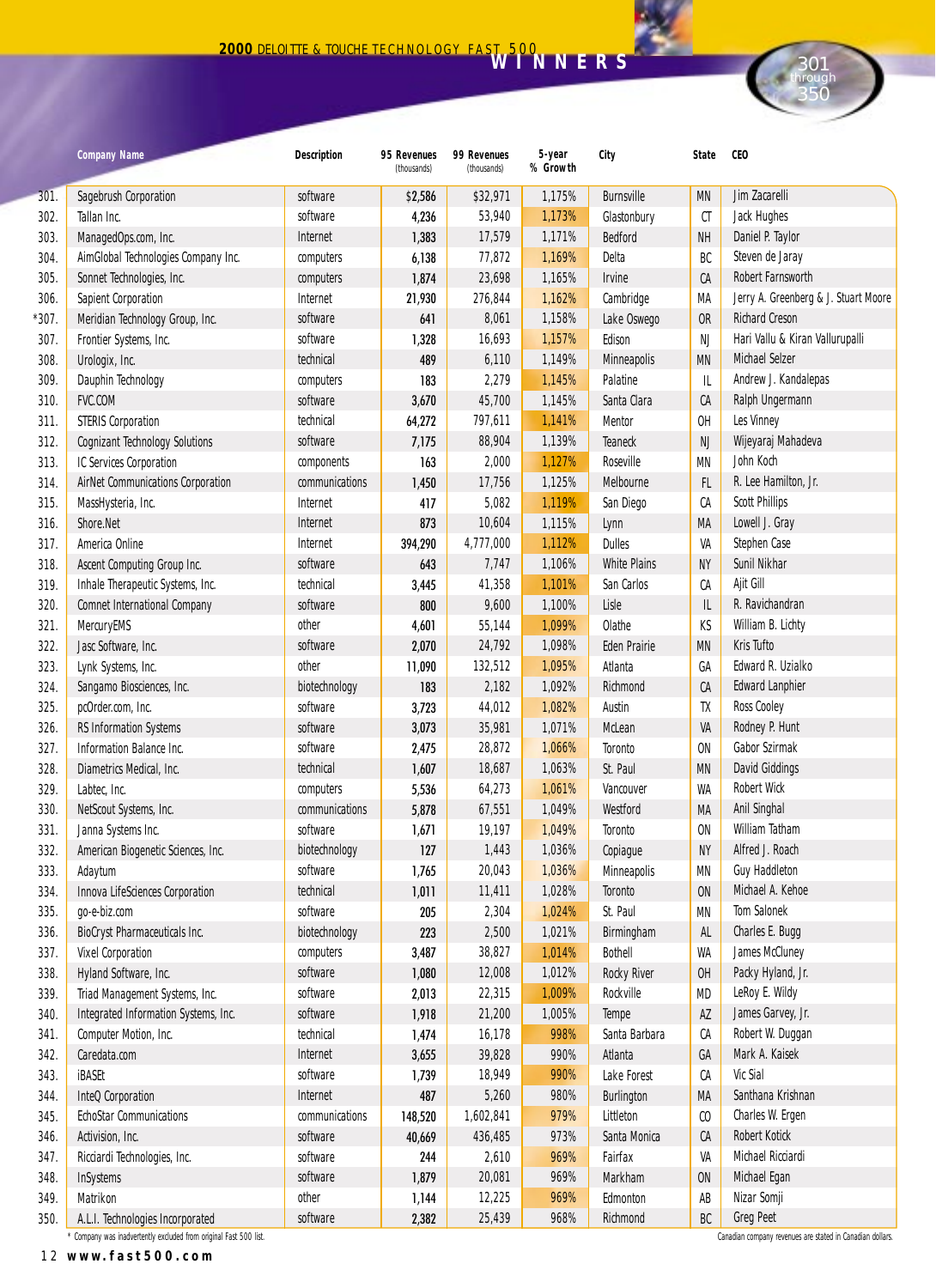|      | <b>Company Name</b>                             | <b>Description</b> | 95 Revenues<br>(thousands) | 99 Revenues<br>(thousands) | 5-year<br>% Growth | City                 | <b>State</b>   | <b>CEO</b>                               |  |
|------|-------------------------------------------------|--------------------|----------------------------|----------------------------|--------------------|----------------------|----------------|------------------------------------------|--|
| 351. | Snickelways Interactive                         | Internet           | \$312                      | \$3,325                    | 965%               | New York             | ΝY             | Henry B. Satterthwaite                   |  |
| 352. | InfoHandler.com                                 | software           | 102                        | 1,085                      | 964%               | Carrboro             | NC             | Tom Crumbaugh                            |  |
| 353. | <b>Total Business Solutions Inc.</b>            | computers          | 191                        | 2,020                      | 958%               | <b>Great Neck</b>    | NY             | David Smooha                             |  |
| 354. | S.P. Precision International, Ltd.              | technical          | 288                        | 3,004                      | 943%               | Hillsboro            | 0R             | David Espey                              |  |
| 355. | Triversity Inc.                                 | software           | 1,851                      | 19,272                     | 941%               | Toronto              | ON             | <b>David Thomas</b>                      |  |
| 356. | Alliance of Professionals and Consultants, Inc. | software           | 1,428                      | 14,830                     | 939%               | Raleigh              | NC             | <b>Roy Roberts</b>                       |  |
| 357. | Innovative Solutions & Support, Inc.            | technical          | 2,172                      | 22,488                     | 935%               | Malvern              | PA             | Geoffrey S. M. Hedrick                   |  |
| 358. | <b>Motient Corporation</b>                      | communications     | 8,797                      | 91,071                     | 935%               | <b>Reston</b>        | VA             | Walter V. Purnell, Jr.                   |  |
| 359. | ARCMEDIA.COM                                    | software           | 463                        | 4,773                      | 931%               | Toronto              | ON             | Oliver Huang                             |  |
| 360. | <b>Forza Computer Consulting</b>                | software           | 137                        | 1,411                      | 930%               | Wallingford          | СT             | Joseph Pannone                           |  |
| 361. | <b>Alogent Corporation</b>                      | software           | 561                        | 5,768                      | 928%               | <b>Norcross</b>      | GA             | Brian R. Geisel                          |  |
| 362. | Landec Corporation                              | technical          | 3,460                      | 35,447                     | 924%               | Menlo Park           | СA             | <b>Gary Steele</b>                       |  |
| 363. | WorldCom, Inc.                                  | communications     | 3,639,875                  | 37,120,000                 | 920%               | Clinton              | ΜS             | Bernard J. Ebbers                        |  |
| 364. | QUALCOMM, Incorporated                          | communications     | 386,612                    | 3,937,299                  | 918%               | San Diego            | CA             | Irwin M. Jacobs                          |  |
| 365. | Inforonics, Inc.                                | software           | 1,964                      | 19,982                     | 917%               | Littleton            | МA             | <b>Bruce Buckland</b>                    |  |
| 366. | <b>Teletech Holdings</b>                        | other              | 50,467                     | 509,268                    | 909%               | Denver               | C <sub>0</sub> | Scott D. Thompson                        |  |
| 367. | Linksys                                         | computers          | 10,675                     | 107,464                    | 907%               | Irvine               | СA             | Victor Tsao                              |  |
| 368. | America's MediaMarketing                        | Internet           | 476                        | 4,784                      | 905%               | <b>Spring Hill</b>   | FL             | <b>Chris Shemwell</b>                    |  |
| 369. | DataPath Systems, Inc.                          | components         | 1,248                      | 12,497                     | 901%               | San Jose             | СA             | <b>Hemant Thapar</b>                     |  |
| 370. | BBDP, Inc.                                      | software           | 600                        | 6,000                      | 900%               | Bloomingdale         | IL             | <b>Brad Baiocchi</b>                     |  |
| 371. | Power-One, Inc.                                 | computers          | 20,670                     | 205,402                    | 894%               | Camarillo            | СA             | Steven J. Goldman                        |  |
| 372. | Synygy, Inc.                                    | software           | 1,454                      | 14,396                     | 890%               | Bala Cynwyd          | PA             | Mark A. Stiffler                         |  |
| 373. | AnviCom, Inc.                                   | Internet           | 1,137                      | 11,251                     | 890%               | Vienna               | VA             | Quan Hoang                               |  |
| 374. | MEGA-TECH, Inc.                                 | software           | 840                        | 8,307                      | 889%               | <b>Falls Church</b>  | VA             | Dolores D. Fisk                          |  |
| 375. | ProBusiness Services, Inc.                      | software           | 7,095                      | 70,145                     | 889%               | Pleasanton           | СA             | Thomas H. Sinton                         |  |
| 376. | On Demand Technologies, Inc.                    | other              | 391                        | 3,847                      | 884%               | <b>Overland Park</b> | KS             | Thomas L. VanGoethem & Wynne R. Jennings |  |
| 377. | Atrix Laboratories, Inc.                        | technical          | 575                        | 5,635                      | 880%               | <b>Fort Collins</b>  | $\mathfrak{c}$ | David Bethune                            |  |
| 378. | DBT Online, Inc.                                | software           | 8,076                      | 78,992                     | 878%               | Las Vegas            | NV             | <b>Ron Fournet</b>                       |  |
| 379. | Trega Biosciences, Inc.                         | biotechnology      | 1,370                      | 13,377                     | 876%               | San Diego            | СA             | Michael Grey                             |  |
| 380. | Corixa Corporation                              | biotechnology      | 2,715                      | 26,498                     | 876%               | Seattle              | <b>WA</b>      | <b>Steven Gillis</b>                     |  |
| 381. | Bridge Information Systems, Inc.                | software           | 125,600                    | 1,225,287                  | 876%               | St. Louis            | MO             | <b>Tom Wendel</b>                        |  |
| 382. | LHS Group Inc.                                  | software           | 26,967                     | 262,596                    | 874%               | Atlanta              | GA             | Gary Cuccio                              |  |
| 383. | Pacific Aerospace & Electronics, Inc.           | technical          | 11,035                     | 107,366                    | 873%               | Wenatchee            | WA             | Don Wright                               |  |
| 384. | Total Care Technologies Inc.                    | software           | 953                        | 9,237                      | 870%               | Kelowna              | BC             | Al Hildebrandt                           |  |
| 385. | <b>Closure Medical Corporation</b>              | technical          | 1,380                      | 13,370                     | 869%               | Raleigh              | NC             | <b>Bob Toni</b>                          |  |
| 386. | <b>Intelligent Information Systems</b>          | software           | 1,047                      | 10,116                     | 866%               | Durham               | <b>NC</b>      | Shail Jain                               |  |
| 387. | Cardima, Inc.                                   | technical          | 362                        | 3,495                      | 865%               | Fremont              | СA             | Gabriel Vegh                             |  |
| 388. | Xantrex Technology Inc.                         | components         | 7,077                      | 68,307                     | 865%               | Burnaby              | BC             | <b>Mossadiq Umedaly</b>                  |  |
| 389. | Neoprobe Corporation                            | technical          | 960                        | 9,246                      | 863%               | Dublin               | OH             | David Bupp                               |  |
| 390. | <b>INDUS Corporation</b>                        | software           | 1,527                      | 14,655                     | 860%               | Vienna               | VA             | Shivram M. Krishnan                      |  |
| 391. | Sequoia Software Corporation                    | software           | 875                        | 8,398                      | 860%               | Columbia             | MD             | Richard C. Faint, Jr.                    |  |
| 392. | CuraGen Corp.                                   | biotechnology      | 1,581                      | 15,104                     | 855%               | New Haven            | СT             | Jonathan M. Rothberg                     |  |
| 393. | <b>CTNY</b>                                     | Internet           | 356                        | 3,387                      | 851%               | New York             | ΝY             | Jim Venturi                              |  |
| 394. | Revelwood, Inc.                                 | Internet           | 421                        | 4,001                      | 850%               | New York             | NY             | Ken Wolf                                 |  |
| 395. | EPL Technologies, Inc.                          | technical          | 3,240                      | 30,653                     | 846%               | Philadelphia         | PA             | Paul L. Devine                           |  |
| 396. | <b>BEI Corporation</b>                          | software           | 357                        | 3,374                      | 845%               | <b>Bellevue</b>      | <b>WA</b>      | Morgan Edwards                           |  |
| 397. | Software.com, Inc.                              | Internet           | 4,727                      | 44,638                     | 844%               | Santa Barbara        | СA             | John L. MacFarlane                       |  |
| 398. | <b>NLX Corporation</b>                          | software           | 2,343                      | 22,109                     | 844%               | Sterling             | VA             | <b>Tony Syme</b>                         |  |
| 399. | Embarcadero Technologies                        | software           | 2,000                      | 18,852                     | 843%               | San Francisco        | СA             | Stephen Wong                             |  |
| 400. | <b>Andrx Corporation</b>                        | biotechnology      | 50,633                     | 475,990                    | 840%               | Fort Lauderdale      | FL.            | Alan P. Cohen & Chin-Ming J. Chen        |  |

**www.fast500.com** 1 3 Canadian company revenues are stated in Canadian dollars.

351 through 400

**Food**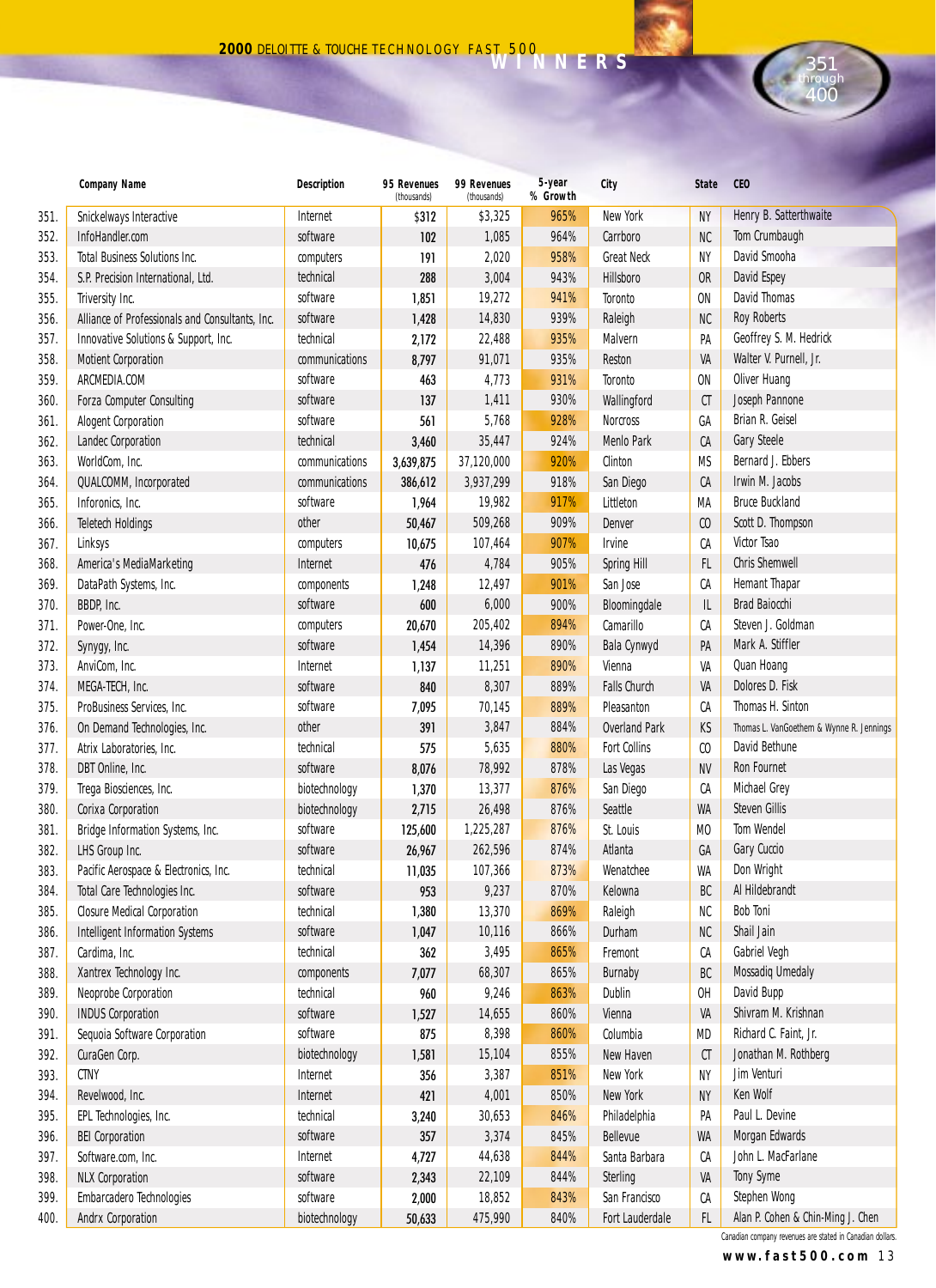|      | <b>Company Name</b>                     | <b>Description</b> | 95 Revenues<br>(thousands) | 99 Revenues<br>(thousands) | 5-year<br>% Growth | City                     | <b>State</b>   | <b>CEO</b>                      |
|------|-----------------------------------------|--------------------|----------------------------|----------------------------|--------------------|--------------------------|----------------|---------------------------------|
| 401. | Sonacom IT Partners                     | communications     | \$578                      | \$5,400                    | 834%               | St. Louis                | M <sub>0</sub> | Frederick J. Oertli             |
| 402. | Simstar, Inc.                           | communications     | 512                        | 4,764                      | 830%               | Princeton                | <b>NJ</b>      | David R. Reim                   |
| 403. | <b>BindView Development Corporation</b> | software           | 7,333                      | 67,948                     | 827%               | Houston                  | TX             | <b>Richard Gardner</b>          |
| 404. | Data Dimensions                         | software           | 11,065                     | 102,106                    | 823%               | Bellevue                 | <b>WA</b>      | Peter Allen                     |
| 405. | <b>IMRglobal</b>                        | software           | 24,115                     | 222,028                    | 821%               | Clearwater               | <b>FL</b>      | Satish Sanan                    |
| 406. | MediaPro, Inc.                          | software           | 340                        | 3,109                      | 815%               | <b>Bothell</b>           | <b>WA</b>      | <b>Steven Conrad</b>            |
| 407. | Network Engines, Inc.                   | computers          | 661                        | 6,031                      | 812%               | Canton                   | MA             | Larry Genovesi                  |
| 408. | Pilgrim Software, Inc.                  | software           | 511                        | 4,660                      | 812%               | Tampa                    | FL.            | Ami Otji                        |
| 409. | THQ, Inc.                               | software           | 33,250                     | 302,357                    | 809%               | <b>Calabasas Hills</b>   | СA             | Brian J. Farrell                |
| 410. | Creative Technology Incorporated        | software           | 1,557                      | 14,114                     | 806%               | Reston                   | VA             | James T. Flannery               |
| 411. | Tekgraf, Inc.                           | computers          | 12,277                     | 111,024                    | 804%               | <b>Vernon Hills</b>      | IL             | William M. Rychel               |
| 412. | Benchmark Electronics, Inc.             | technical          | 97,353                     | 877,839                    | 802%               | Angleton                 | TX             | <b>Donald Nigbor</b>            |
| 413. | Lifecodes Corp.                         | biotechnology      | 3,489                      | 31,347                     | 798%               | Stamford                 | CT             | Walter O. Fredericks            |
| 414. | Authoria, Inc.                          | software           | 958                        | 8,523                      | 790%               | Waltham                  | MA             | <b>Tod Loofbourrow</b>          |
| 415. | <b>Aronex Pharmaceuticals</b>           | biotechnology      | 1,248                      | 11,052                     | 786%               | The Woodlands            | TX             | Geoffrey F. Cox                 |
| 416. | Melillo Consulting, Inc.                | software           | 5,090                      | 44,795                     | 780%               | Somerset                 | <b>NJ</b>      | Mark J. Melillo                 |
| 417. | ProObject                               | software           | 646                        | 5,648                      | 775%               | Hanover                  | <b>MD</b>      | Christopher Young               |
| 418. | Nova Development Corporation            | software           | 1,631                      | 14,203                     | 771%               | Calabasas                | CA             | Roger S. Bloxberg               |
| 419. | Vision Point of Sale, Inc.              | computers          | 1,000                      | 8,700                      | 770%               | <b>Elk Grove Village</b> | IL             | Frank D. Muscarello             |
| 420. | <b>RMW Enterprises</b>                  | software           | 131                        | 1,116                      | 755%               | <b>Silver Spring</b>     | <b>MD</b>      | Reginald Widgeon, Sr.           |
| 421. | ITS Services, Inc.                      | communications     | 2,014                      | 17,149                     | 751%               | Springfield              | VA             | Angela Mason                    |
| 422. | LaserCycle, Inc.                        | computers          | 1,264                      | 10,745                     | 750%               | Lenexa                   | KS             | Rick Krska                      |
| 423. | <b>Rise HealthWare</b>                  | software           | 362                        | 3,073                      | 750%               | Winnipeg                 | MB             | <b>Vic Toews</b>                |
| 424. | Voyetra Turtle Beach, Inc.              | technical          | 4,124                      | 35,023                     | 749%               | Yonkers                  | <b>NY</b>      | Carmine Bonanno                 |
| 425. | Triple Point Technology, Inc.           | software           | 1,248                      | 10,571                     | 747%               | Westport                 | CT             | Allie P. Rogers, Jr.            |
| 426. | Cysive, Inc.                            | Internet           | 2,993                      | 25,265                     | 744%               | Reston                   | VA             | Nelson Carbonell, Jr.           |
| 427. | Percussion Software, Inc.               | software           | 1,263                      | 10,605                     | 739%               | Stoneham                 | MA             | <b>Barry Reynolds</b>           |
| 428. | Reliable Software Technologies          | software           | 887                        | 7,446                      | 739%               | <b>Dulles</b>            | VA             | Jeffery Payne                   |
| 429. | <b>MDSI Mobile Data Solutions</b>       | software           | 9,313                      | 77,440                     | 732%               | Richmond                 | BC             | Kenneth R. Miller               |
| 430. | Intelect Communications, Inc.           | communications     | 2,030                      | 16,699                     | 723%               | Richardson               | TX             | Herman Frietsch                 |
| 431. | Boston Biostatistics, Inc.              | technical          | 1,390                      | 11,377                     | 719%               | Framingham               | MA             | Philip T. Lavin                 |
| 432. | <b>ACT Teleconferencing</b>             | communications     | 3,461                      | 28,329                     | 719%               | Golden                   | C <sub>0</sub> | Gerald D. Van Eeckhout          |
| 433. | Radiant Systems, Inc.                   | other              | 15,882                     | 129,666                    | 716%               | Alpharetta               | GA             | Erez Goren                      |
| 434. | World Software Corporation              | software           | 475                        | 3,878                      | 716%               | Ridgewood                | <b>NJ</b>      | Thomas W. Burke                 |
| 435. | Powerwave Technologies, Inc.            | communications     | 36,004                     | 292,547                    | 713%               | Irvine                   | СA             | <b>Bruce Edwards</b>            |
| 436. | <b>EISI</b>                             | software           | 644                        | 5,219                      | 711%               | Winnipeg                 | <b>MB</b>      | Mark Evans                      |
| 437. | Gateway EDI, Inc.                       | software           | 366                        | 2,958                      | 708%               | St. Louis                | MО             | Tim Fogerty, Jr.                |
| 438. | MicroMain Corporation                   | software           | 172                        | 1,388                      | 707%               | Austin                   | TX             | Pat Conroy                      |
| 439. | Catapult Systems Corp.                  | Internet           | 1,267                      | 10,188                     | 704%               | Austin                   | TX             | Sam T. Goodner                  |
| 440. | <b>Aris Corporation</b>                 | software           | 14,751                     | 117,973                    | 700%               | Bellevue                 | WA             | Kendall Kunz                    |
| 441. | Applied Terravision Systems Inc.        | software           | 3,070                      | 24,226                     | 689%               | Calgary                  | AB             | <b>Robert Tretiak</b>           |
| 442. | MCK Communications, Inc.                | communications     | 1,810                      | 14,270                     | 688%               | Needham                  | МA             | <b>Woody Benson</b>             |
| 443. | Health Decisions, Inc.                  | technical          | 1,170                      | 9,203                      | 687%               | Chapel Hill              | NC             | Michael Rosenberg               |
| 444. | Cerulean Technology, Inc.               | software           | 2,354                      | 18,505                     | 686%               | Marlborough              | МA             | Robert Badavas                  |
| 445. | <b>Technology Strategy Incorporated</b> | software           | 233                        | 1,827                      | 685%               | Cambridge                | МA             | <b>Scott Friend</b>             |
| 446. | Kimmich Software Systems, Inc.          | software           | 335                        | 2,623                      | 683%               | Columbia                 | MD             | Jeanne Kimmich Roberts          |
| 447. | DLT Solutions, Inc.                     | software           | 10,367                     | 81,084                     | 682%               | Herndon                  | VA             | <b>Craig Abod</b>               |
| 448. | Montco Silicon Tech., Inc.              | components         | 181                        | 1,414                      | 681%               | Royersford               | PA             | <b>Earl Peacock</b>             |
| 449. | Commonwealth Biotechnologies, Inc.      | biotechnology      | 329                        | 2,565                      | 679%               | Richmond                 | VA             | Richard J. Freer                |
| 450. | LearningByte International, Inc.        | software           | 532                        | 4,118                      | 674%               | Minneapolis              | MN             | Rajiv Tandon & Steven Shamblott |

14 **www.fast500.com**

Canadian company revenues are stated in Canadian dollars.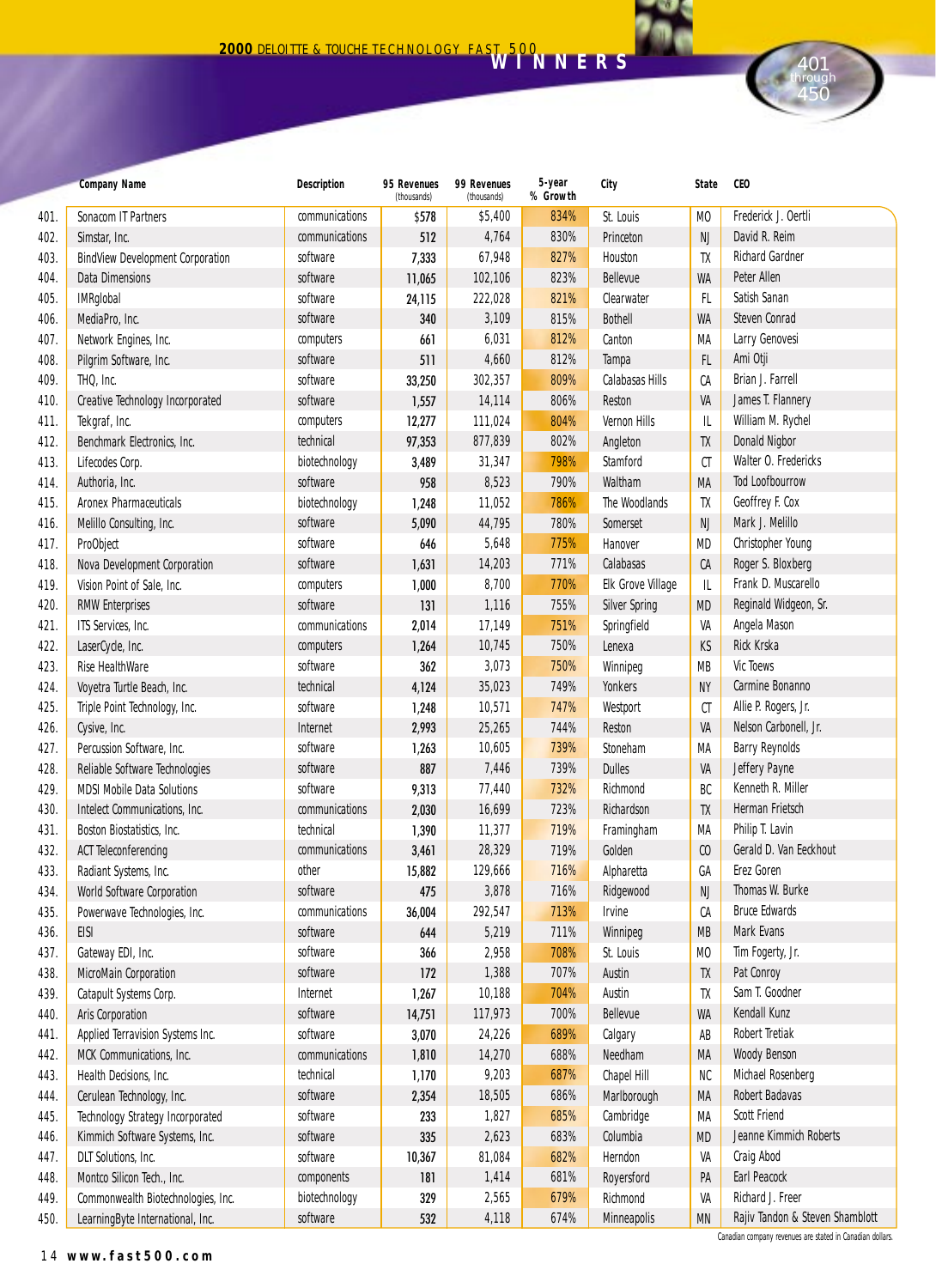|      | <b>Company Name</b>                      | <b>Description</b> | 95 Revenues<br>(thousands) | 99 Revenues<br>(thousands) | 5-year<br>% Growth | City                | <b>State</b>   | <b>CEO</b>                  |
|------|------------------------------------------|--------------------|----------------------------|----------------------------|--------------------|---------------------|----------------|-----------------------------|
| 451. | T2 Systems, Inc.                         | software           | \$561                      | \$4,335                    | 673%               | Avon                | IN             | Michael J. Simmons          |
| 452. | TranTech, Inc.                           | software           | 1,010                      | 7,802                      | 673%               | Alexandria          | VA             | <b>TiTi McNeill</b>         |
| 453. | 3-G International, Inc.                  | software           | 1,318                      | 10,168                     | 672%               | Springfield         | VA             | Thomas L. Gregg             |
| 454. | Sykes Enterprises Incorporated           | software           | 74,595                     | 575,040                    | 671%               | Tampa               | <b>FL</b>      | <b>David Grimes</b>         |
| 455. | Bio-Plexus, Inc.                         | biotechnology      | 914                        | 7,024                      | 668%               | Vernon              | $C$ T          | John S. Metz                |
| 456. | G. A. Sullivan                           | software           | 2,837                      | 21,793                     | 668%               | St. Louis           | M <sub>0</sub> | Greg Sullivan               |
| 457. | Ad Opt Technologies Inc.                 | software           | 1,679                      | 12,888                     | 668%               | Montreal            | QC             | Thomas Ivaskiv              |
| 458. | Hard Drives Northwest, Inc.              | computers          | 5,183                      | 39,731                     | 667%               | <b>Bellevue</b>     | <b>WA</b>      | <b>Hugh Stewart</b>         |
| 459. | Quality Systems International, Inc.      | software           | 927                        | 7,064                      | 662%               | Lexington           | МA             | George Potter               |
| 460. | <b>AppliedTheory Corporation</b>         | Internet           | 4,942                      | 37,645                     | 662%               | New York            | <b>NY</b>      | Richard Mandelbaun          |
| 461. | TriNet                                   | Internet           | 2,515                      | 19,127                     | 661%               | San Leandro         | СA             | <b>Martin Babinec</b>       |
| 462. | <b>INLINE Corporation</b>                | computers          | 731                        | 5,560                      | 660%               | Chantilly           | VA             | John R. Tibbitts            |
| 463. | Property Automation Software Corporation | software           | 357                        | 2,711                      | 659%               | Richardson          | TX             | Jacob G. Garza              |
| 464. | CyberRep.com                             | software           | 2,853                      | 21,613                     | 658%               | McLean              | VA             | <b>Douglas Palley</b>       |
| 465. | MicroChem Corp.                          | other              | 796                        | 6,029                      | 657%               | Newton              | MA             | Donald W. Johnson           |
| 466. | <b>OnSphere Corporation</b>              | software           | 2,499                      | 18,744                     | 650%               | Raleigh             | <b>NC</b>      | <b>Phillip Mosely</b>       |
| 467. | Artemis Alliance, Inc.                   | software           | 324                        | 2,416                      | 646%               | St. Paul            | <b>MN</b>      | <b>Christopher Ross</b>     |
| 468. | Quest Software, Inc.                     | software           | 9,524                      | 70,868                     | 644%               | Newport Beach       | CA             | <b>Vincent Smith</b>        |
| 469. | Tier Technologies, Inc.                  | software           | 12,373                     | 91,976                     | 643%               | <b>Walnut Creek</b> | СA             | James Bildner               |
| 470. | <b>RABA Technologies</b>                 | software           | 1,241                      | 9,210                      | 642%               | Columbia            | <b>MD</b>      | Robert A. Baruch            |
| 471. | Knightsbridge Solutions LLC              | software           | 1,200                      | 8,900                      | 642%               | Chicago             | IL             | <b>Roderick Walker</b>      |
| 472. | <b>Cangene Corporation</b>               | biotechnology      | 6,721                      | 49,505                     | 637%               | Winnipeg            | <b>MB</b>      | John Langstaff              |
| 473. | <b>Innovative Medical Services</b>       | technical          | 459                        | 3,380                      | 636%               | El Cajon            | СA             | Michael Krall               |
| 474. | MRV Communications, Inc.                 | communications     | 39,202                     | 288,524                    | 636%               | Chatsworth          | CA             | Noam Lotan                  |
| 475. | Myricom Inc.                             | communications     | 1,871                      | 13,761                     | 635%               | Arcadia             | СA             | Charles L. Seitz            |
| 476. | iQuest Solutions, Inc.                   | software           | 1,243                      | 9,096                      | 632%               | Bethesda            | <b>MD</b>      | Hari Ramamurthy             |
| 477. | Rochester Software Associates, Inc.      | software           | 1,172                      | 8,559                      | 630%               | Rochester           | <b>NY</b>      | Robert D. Baden             |
| 478. | <b>Manhattan Associates</b>              | software           | 11,221                     | 81,292                     | 624%               | Atlanta             | GA             | <b>Richard Haddrill</b>     |
| 479. | DAOU Systems, Inc.                       | communications     | 14,330                     | 103,400                    | 622%               | San Diego           | СA             | Larry Grandia               |
| 480. | ExtendMedia Inc.                         | other              | 1,207                      | 8,675                      | 619%               | <b>Toronto</b>      | <b>ON</b>      | Keith Kocho                 |
| 481. | Biomatrix, Inc.                          | technical          | 11,100                     | 79,700                     | 618%               | Ridgefield          | <b>NJ</b>      | <b>Endre Balazs</b>         |
| 482. | Franklin Telecommunications Corp.        | communications     | 1,481                      | 10,631                     | 618%               | Westlake Village    | CA             | <b>Frank Peters</b>         |
| 483. | <b>RadiSys Corporation</b>               | software           | 35,025                     | 251,090                    | 617%               | Hillsboro           | <b>OR</b>      | <b>Glenford Myers</b>       |
| 484. | <b>Basis Technology Corporation</b>      | Internet           | 702                        | 5,030                      | 616%               | Cambridge           | MA             | Carl Hoffman                |
| 485. | Artis & Associates, Inc.                 | software           | 705                        | 5,047                      | 616%               | Charlotte           | <b>NC</b>      | Gary W. Artis               |
| 486. | InstallShield Software Corp.             | software           | 5,100                      | 36,500                     | 616%               | Schaumburg          | IL             | Viresh Bahtia & Stan Martin |
| 487. | CIM Vision International, Corp.          | software           | 2,366                      | 16,913                     | 615%               | Long Beach          | СA             | Adam S. Bartkowski          |
| 488. | <b>Foliage Software Systems</b>          | software           | 1,909                      | 13,621                     | 614%               | Burlington          | MA             | <b>Timothy Bowe</b>         |
| 489. | HNC Software Inc.                        | software           | 30,672                     | 216,889                    | 607%               | San Diego           | СA             | <b>Robert Mutch</b>         |
| 490. | Frisby Technologies, Inc.                | other              | 885                        | 6,238                      | 605%               | Winston-Salem       | NC             | <b>Greg Frisby</b>          |
| 491. | Advanced Digital Information Corporation | computers          | 31,716                     | 223,367                    | 604%               | Redmond             | WA             | Peter van Oppen             |
| 492. | Peregrine Systems, Inc.                  | software           | 19,628                     | 138,063                    | 603%               | San Diego           | СA             | Stephen Gardner             |
| 493. | eBenX, Inc.                              | Internet           | 2,497                      | 17,526                     | 602%               | Minneapolis         | MN             | John Davis                  |
| 494. | Teranet                                  | Internet           | 11,326                     | 79,467                     | 602%               | Toronto             | <b>ON</b>      | Aris Kaplanis               |
| 495. | <b>LifeCell Corporation</b>              | biotechnology      | 1,807                      | 12,676                     | 601%               | Branchburg          | NJ             | Paul Thomas                 |
| 496. | <b>Wavecrest Corporation</b>             | components         | 895                        | 6,213                      | 594%               | Edina               | <b>MN</b>      | Dennis Leisz                |
| 497. | Mega Soft                                | software           | 2,447                      | 16,982                     | 594%               | Fairfax             | VA             | Ravinda Sannareddy          |
| 498. | Newton Resource Group                    | Internet           | 213                        | 1,479                      | 594%               | Pennington          | $\mathsf{NJ}$  | Debra L. Newton             |
| 499. | Partminer                                | Internet           | 5,990                      | 41,503                     | 593%               | New York            | <b>NY</b>      | Daniel Nissanoff            |
| 500. | North American Scientific, Inc.          | biotechnology      | 1,843                      | 12,767                     | 593%               | Chatsworth          | СA             | L. Michael Cutrer           |

Canadian company revenues are stated in Canadian dollars.

451 through 500

ERR

**www.fast500.com** 1 5